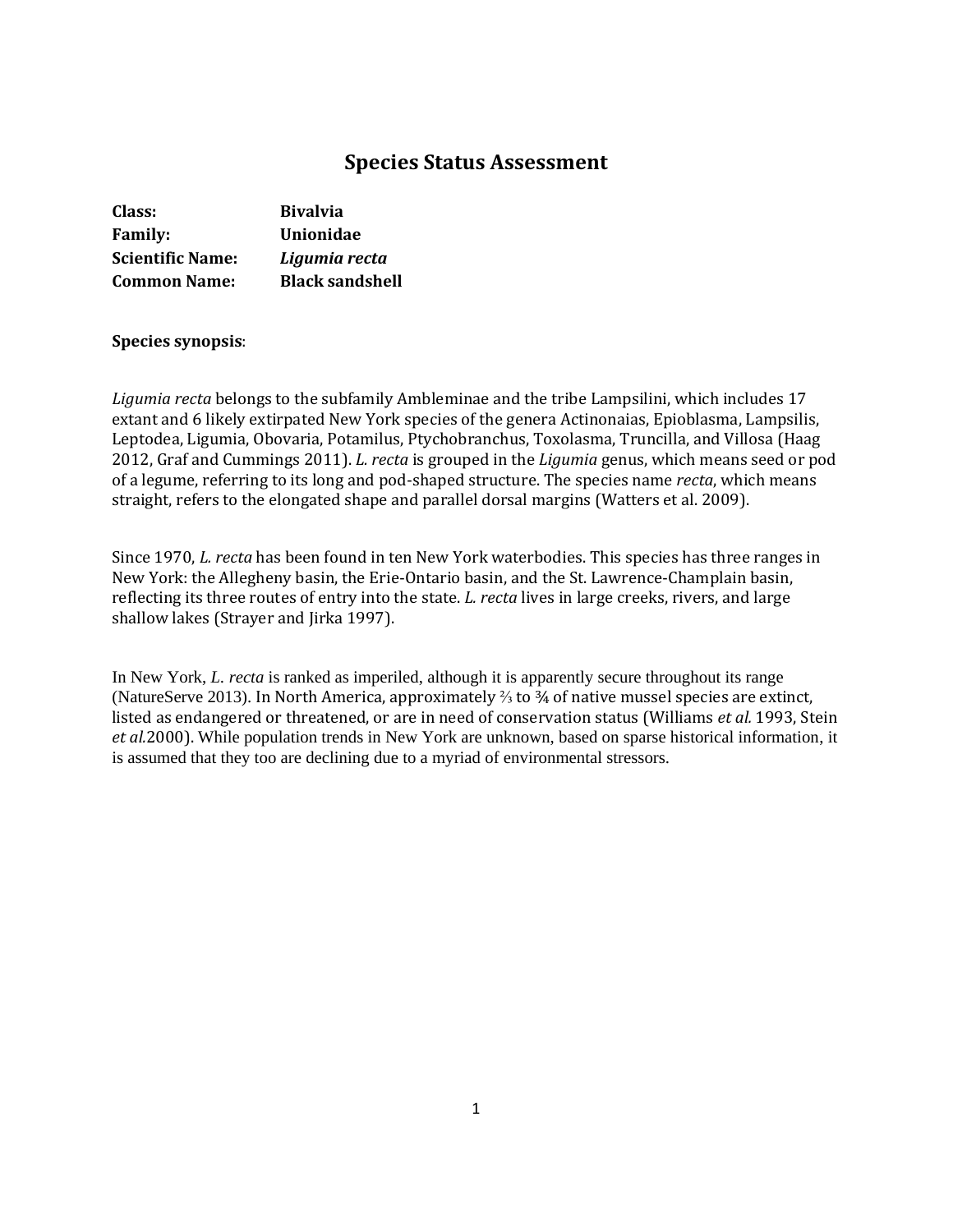# **Status**

# **a. Current and Legal Protected Status i. Federal\_\_\_\_** None **\_\_\_\_\_\_\_\_\_\_\_\_\_\_\_\_\_\_\_\_\_\_\_\_\_\_\_\_\_Candidate?** \_\_\_No **ii. New York \_\_\_\_\_\_\_**None – Species of Greatest Conservation Need**\_\_\_\_\_\_\_\_\_\_ b. Natural Heritage Program Rank i. Global G4G5 – Apparently Secure** / Secure **ii. New York \_\_**S2S3 – Imperiled / Vulnerable**\_\_ Tracked by NYNHP? \_\_\_**Yes**\_\_\_**

## **Other Rank:**

IUCN Red List Category: Near threatened American Fisheries Society Status: Special Concern (1993)

## **Status Discussion:**

*L. recta* is widespread in eastern and central U.S. and Canada, occurring from the Great Lakes basin south into Mississippi River drainage, to Louisiana and in some Gulf Coast drainages. There have been some declines throughout its range. Lately it has become increasingly more difficult to find with many occurrences represented by few individuals, often without evidence of recruitment. Declines appear to be localized and the species continues to maintain a wide distribution with many stable populations (NatureServe 2013).

# **II. Abundance and Distribution Trends**

- **a. North America**
	- **i. Abundance**

**\_\_X\_\_\_ declining \_\_\_\_\_increasing \_\_\_\_\_\_stable \_\_\_\_\_unknown**

**ii. Distribution:**

**\_\_X\_\_\_ declining \_\_\_\_\_increasing \_\_\_\_\_\_stable \_\_\_\_\_unknown**

**Time frame considered: \_\_\_\_\_\_\_\_\_\_\_\_\_\_\_\_\_\_\_\_\_\_\_\_\_\_\_\_\_\_\_\_\_\_\_\_\_\_\_\_\_\_\_\_\_\_\_\_\_\_\_\_\_\_\_\_\_**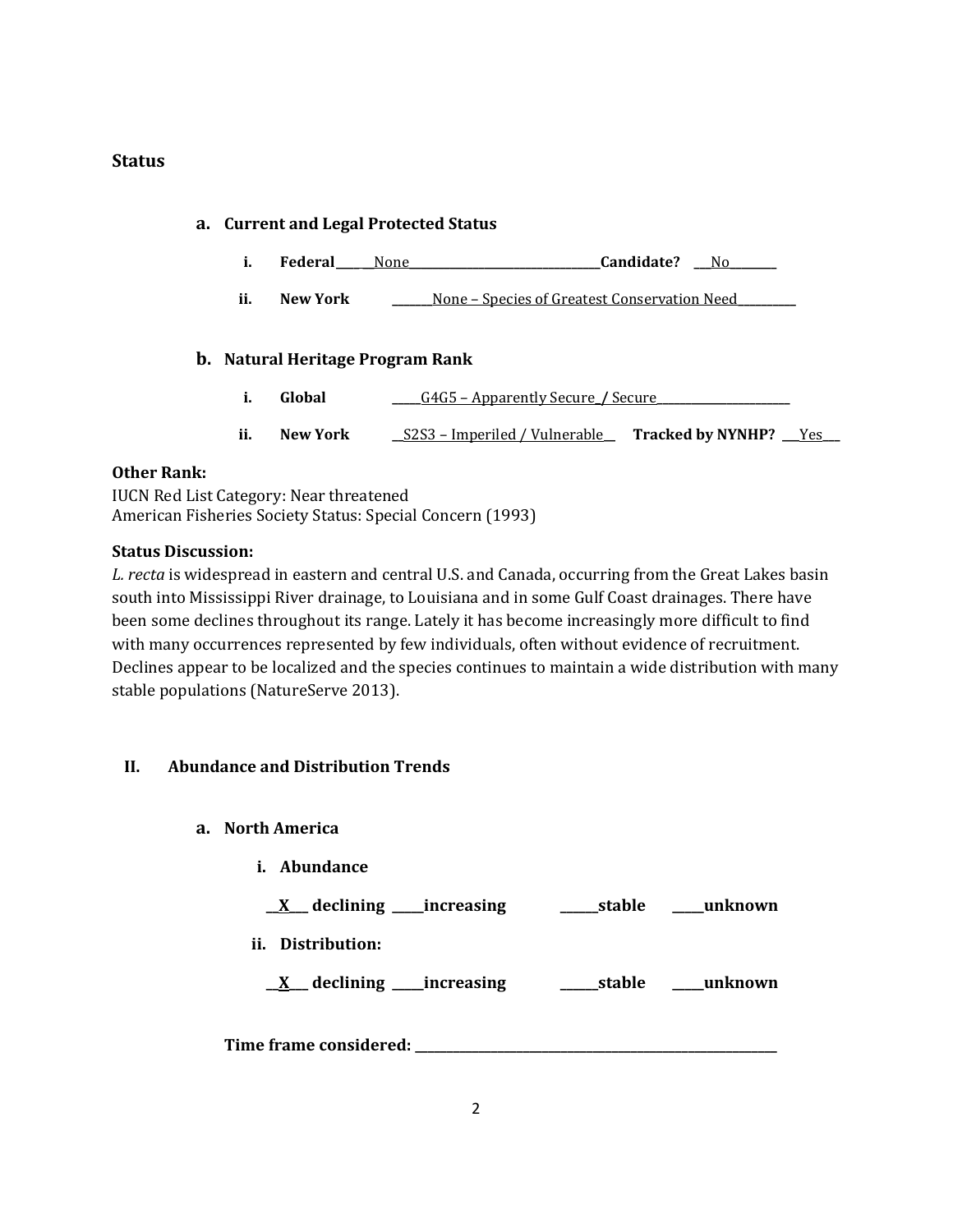- **b. Regional** 
	- **i. Abundance**

| __ declining _____increasing        | stable  | X unknown |
|-------------------------------------|---------|-----------|
| ii. Distribution:                   |         |           |
| declining _____increasing           | _stable | X unknown |
| Regional Unit Considered: Northeast |         |           |
| <b>Time Frame Considered:</b>       |         |           |

**c. Adjacent States and Provinces**

| <b>CONNECTICUT</b>               | Not Present $X$              | No data $\_\_\_\_\_\_\_\_\_\_\_\$   |
|----------------------------------|------------------------------|-------------------------------------|
| <b>MASSACHUSETTS</b>             | Not Present $X_{\text{max}}$ | No data $\_\_\_\_\_\_\_\_\_\_\_\_\$ |
| <b>NEW JERSEY</b>                | Not Present $X_{-}$          | No data ______                      |
| <b>ONTARIO</b>                   | Not Present                  | No data $\_\_\_\_\_\_\_\_\_\_\$     |
| <i>i.</i> Abundance              |                              |                                     |
|                                  |                              |                                     |
| ii. Distribution:                |                              |                                     |
|                                  |                              |                                     |
| Time frame considered: 2003-2013 |                              |                                     |
|                                  |                              |                                     |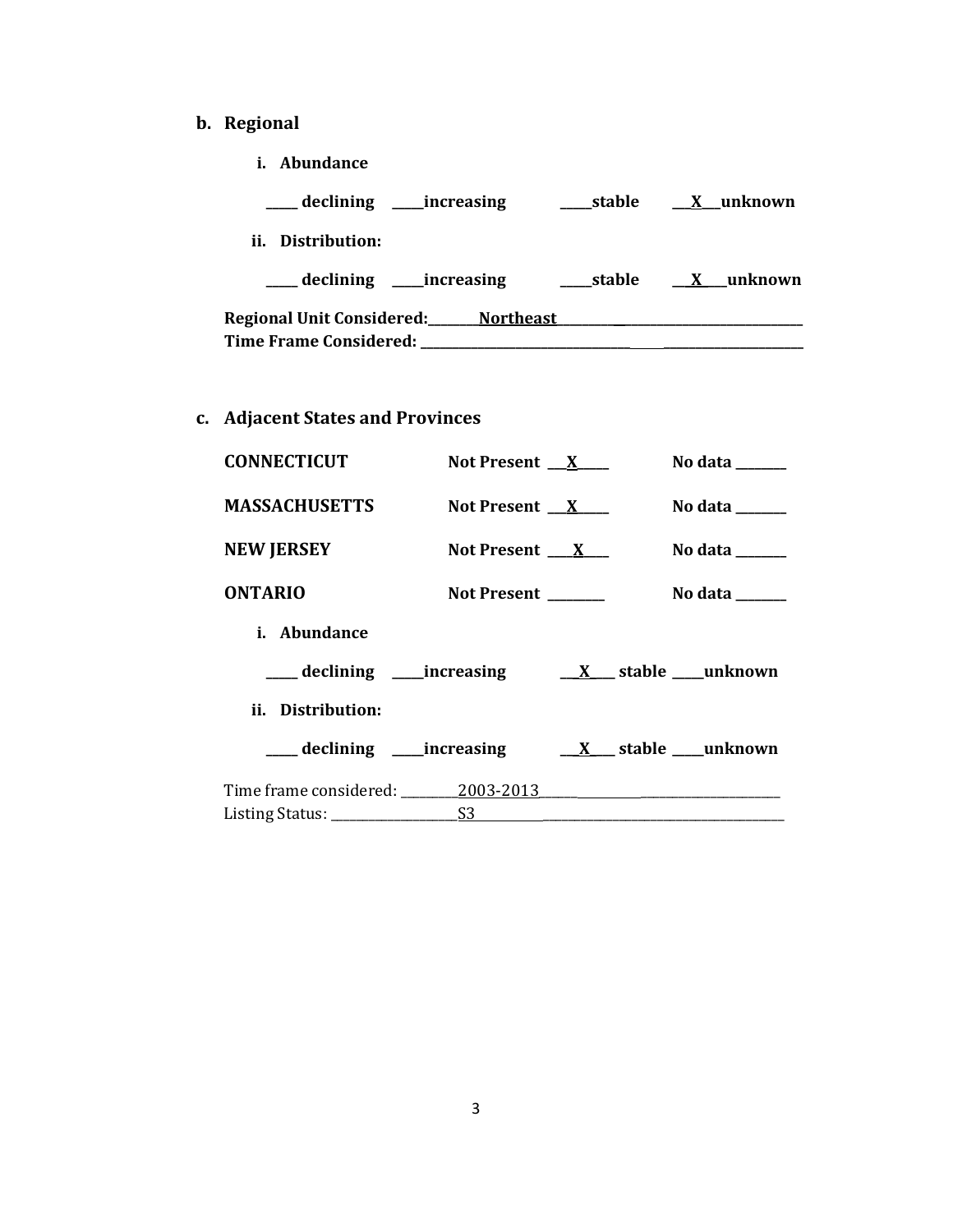| PENNSYLVANIA Not Present _________ No data ______                         |  |                        |
|---------------------------------------------------------------------------|--|------------------------|
| i. Abundance                                                              |  |                        |
| ___ declining ____increasing ______stable _____X__unknown                 |  |                        |
| ii. Distribution:                                                         |  |                        |
| ___ declining ____increasing ______stable ___ X__unknown                  |  |                        |
|                                                                           |  |                        |
|                                                                           |  |                        |
|                                                                           |  |                        |
| <b>QUEBEC</b>                                                             |  |                        |
| i. Abundance                                                              |  |                        |
| ___ declining ___ increasing ___ __ __ __ __ __ __ __ __ __ __ __ unknown |  |                        |
| ii. Distribution:                                                         |  |                        |
|                                                                           |  |                        |
|                                                                           |  |                        |
|                                                                           |  |                        |
| <b>VERMONT</b>                                                            |  |                        |
| i. Abundance                                                              |  |                        |
| <u>X</u> declining ____increasing                                         |  | ____stable ____unknown |
| ii. Distribution:                                                         |  |                        |
|                                                                           |  |                        |
| Time frame considered: _____________                                      |  |                        |
|                                                                           |  |                        |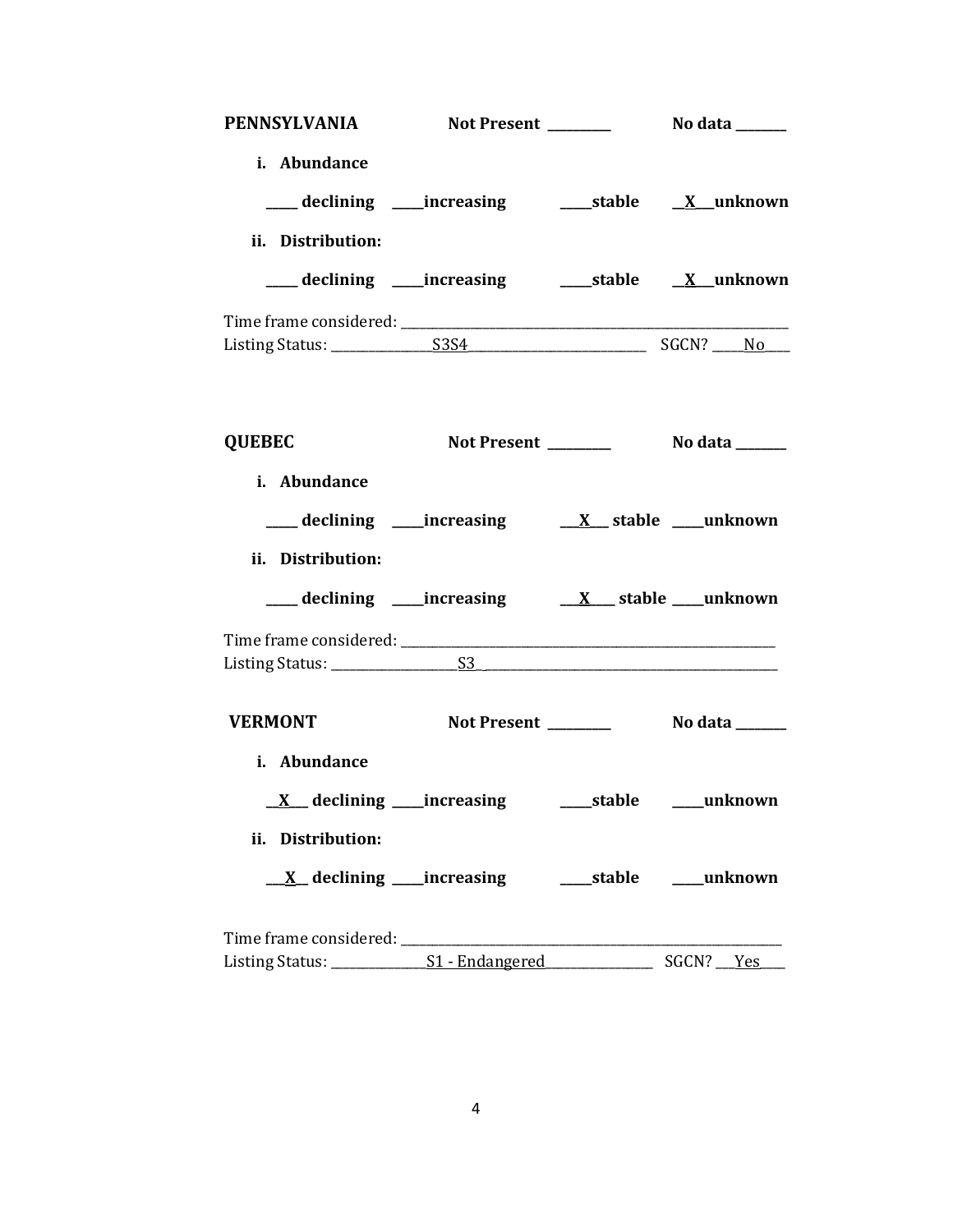| d. NEW YORK            | No data |
|------------------------|---------|
| <i>i.</i> Abundance    |         |
|                        |         |
| ii. Distribution:      |         |
|                        |         |
| Time frame considered: |         |

## **Monitoring in New York.**

As part of a State Wildlife Grant, NYSDEC Region 8 Fisheries and Wildlife staff is conducting a baseline survey of tributaries in central and western New York for native freshwater mussels 2009 – 2017.

## **Trends Discussion:**

Trends for New York populations are difficult to determine as most historic data comes from opportunistic naturalist collections, as opposed to more comprehensive baseline surveys. For example, mussels were documented for the first time in 50 of the 106 streams surveyed to date by the Southern Lake Ontario mussel inventory project (Mahar and Landry 2013). This is because many of these streams had never before been surveyed for mussels, not because mussel distribution has dramatically increased. In North America, approximately 2/3 to 34 of native mussel species are extinct, listed as endangered or threatened, or are in need of conservation status (Williams *et al.* 1993, Stein *et al.* 2000). Based on New York's Natural Heritage S-rank, sparse historical data, and the plight of North America's freshwater mussels, it is assumed that trends are declining due to a myriad of environmental stressors.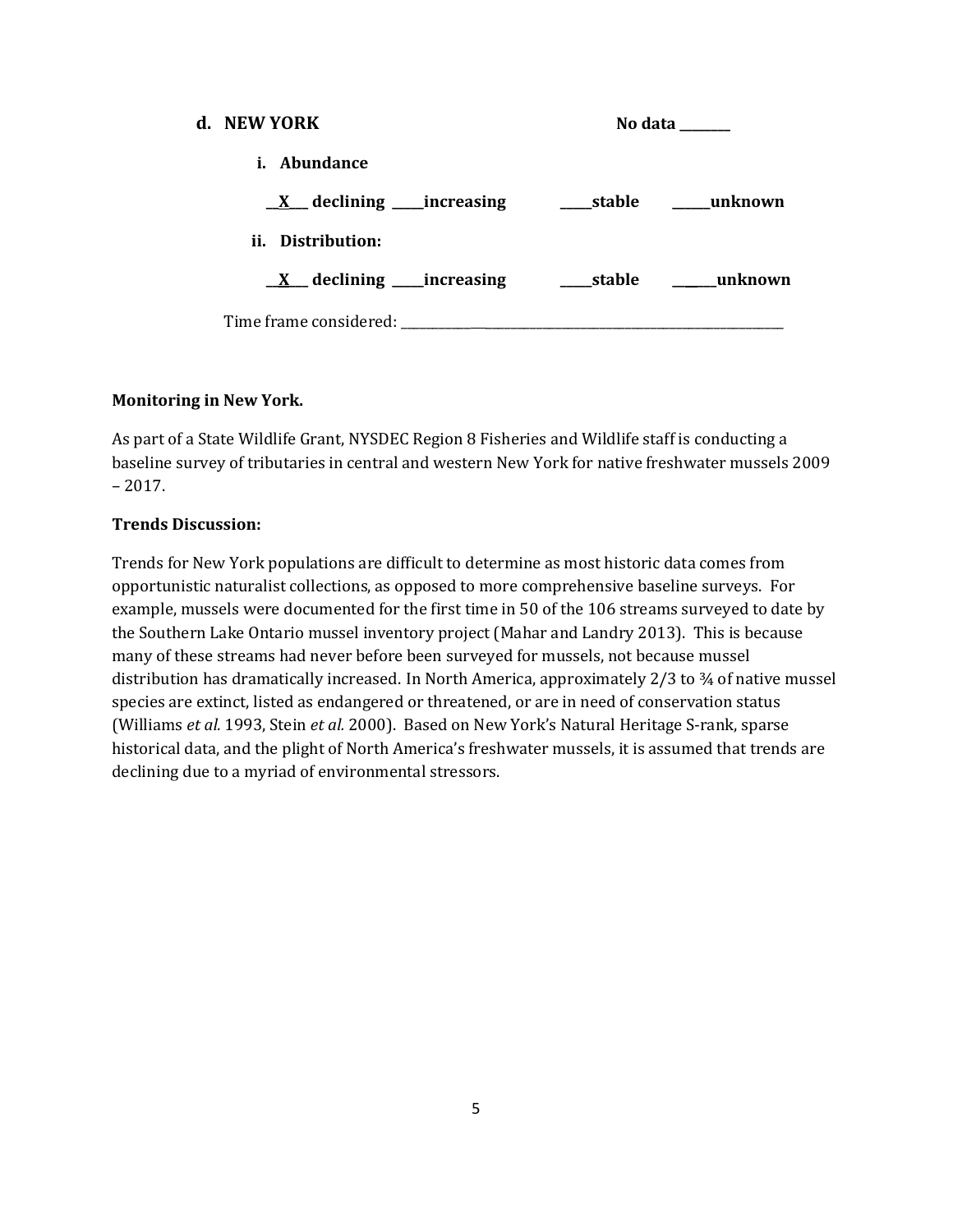

Figure 1. *L. recta* distribution in North America (NatureServe 2013).



Figure 2. New York distribution of *L. recta*, post-1970 (Mahar and Landry 2013, Harman and Lord 2010, The Nature Conservancy 2009, New York Natural Heritage Program 2013, White et al. 2011).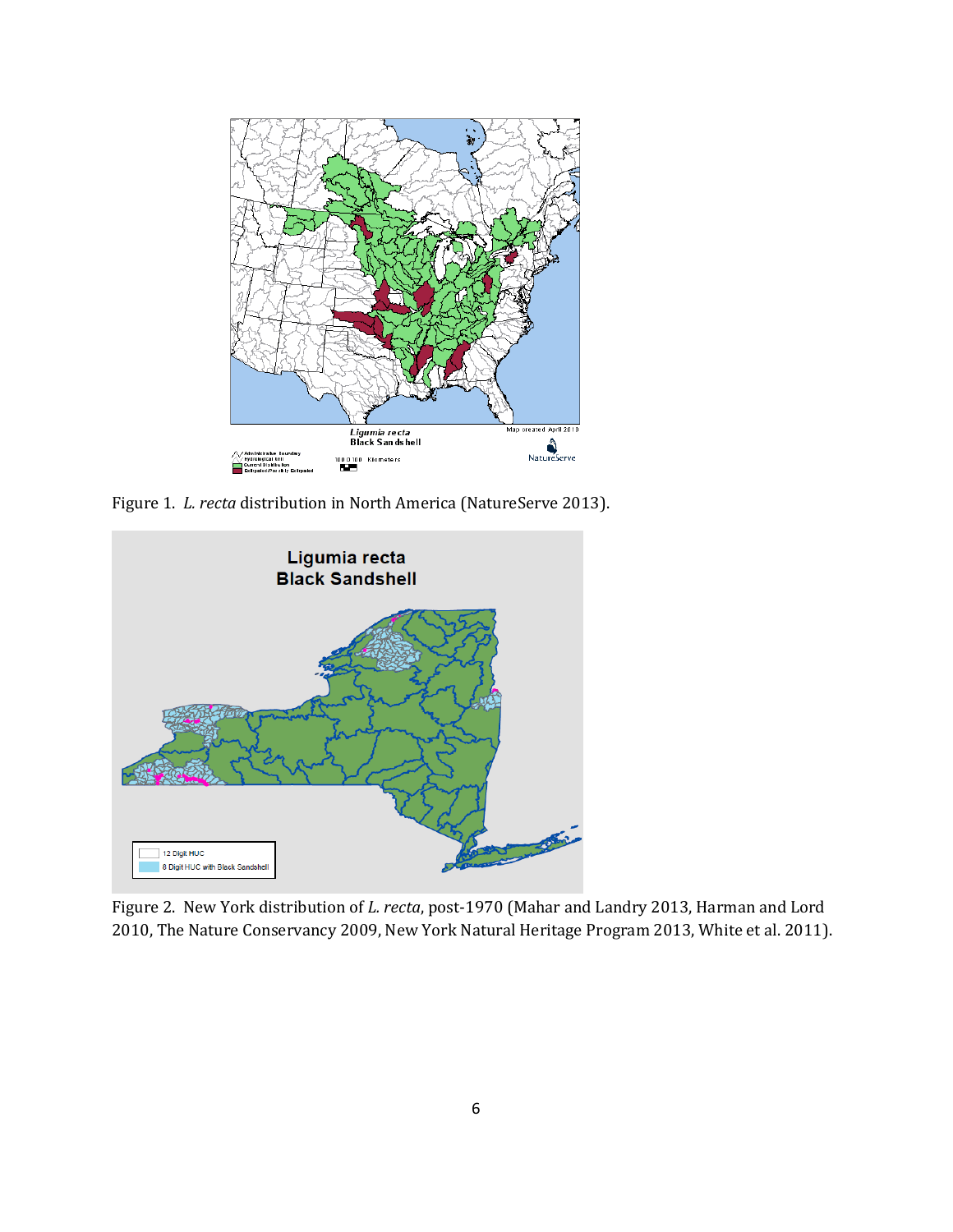#### **III. New York Rarity, if known:**

| <b>Historic</b> |         | # of Animals # of Locations | % of State                                     |
|-----------------|---------|-----------------------------|------------------------------------------------|
| prior to 1970   | Unknown |                             | At least 8 waterbodies 10 of 56 HUC watersheds |
| prior to 1980   |         |                             |                                                |
| prior to 1990   |         |                             |                                                |

#### **Details of historic occurrence:**

*L. recta* has three ranges in New York: the Allegheny basin, the Erie-Ontario basin, and the St. Lawrence-Champlain basin, reflecting its three routes of entry into the state. In the Allegheny basin, it was historically known from the Allegheny River and Cassadaga Creek (Strayer and Jirka 1997). It has been recorded from Lakes Erie and Oneida, and in rivers and large creeks in between these lakes. In the St. Lawrence-Champlain basin, there are scattered records from the St. Lawrence River and its tributary, the Grass River, Lake Champlain, and the Poultney River (Strayer and Jirka 1997), which flows into Lake Champlain.

| Current |             | # of Animals # of Locations | % of State                              |
|---------|-------------|-----------------------------|-----------------------------------------|
|         | $>127$ live |                             | 10 waterbodies 6 of 56 HUC 8 watersheds |

#### **Details of current occurrence:**

*L. recta* currently exists in eight waterbodies in New York State (not counting waterbodies in which only highly weathered shells "fossil shells" were found) (Figure 2).

A 2009 survey of the Allegheny basin by The Nature Conservancy found 80 live *L. recta*, with populations at most sites in the Allegheny River between Portville and Salamanca, and in the lower sections of Conewango and Cassadaga Creeks, and in Oswayo Creek. Shells were also found in Olean Creek. The greatest catches (up to 3.3 per hr) were in the Allegheny River near and upstream of Olean, NY. *L. recta* were considered viable at 13% (5 of 38 sites) of the sites where they were found (The Nature Conservancy 2009).

In 2010, an old weathered shell of this species was found in lower Oak Orchard Creek, a first record for this species in the Western Lake Ontario basin. In the Erie basin, more than 35 live specimens were confirmed at four locations on Tonawanda Creek between the towns of Pendleton and Alabama (Mahar and Landry 2013, NY Natural Heritage Program 2013). Additional recent occurrences include the Poultney River at the southern end of Lake Champlain, and in the St. Lawrence basin the Grass River and the Oswegatchie River (fossil) (Strayer and Jirka 1997, NY Natural Heritage Program 2013). Although widespread in New York, *L. recta* is usually seen in small numbers. It has not recently been found at historic sites between Rochester and Syracuse (Mahar and Landry 2013).

In 2011 and 2012 Zanatta, Burlakova, Karatayev et al. surveyed 6 locations (9 sites) in Lake Erie, and 54 sites at 33 locations in Lake Ontario (2012 only), and did not found *L. recta* at any of NYS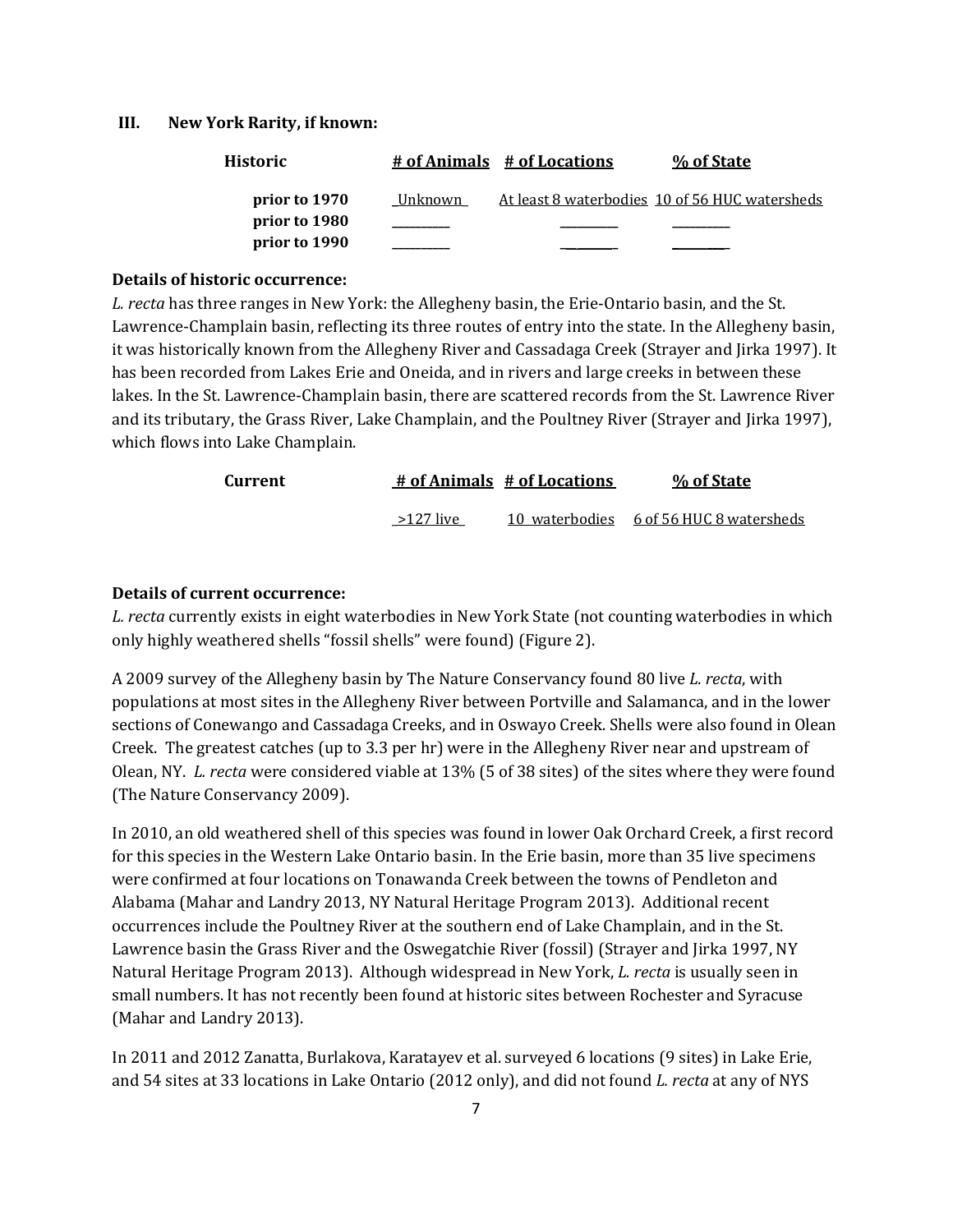locations.) Three live and 10 shells of *L. recta* were collected in 2012 at Chittenango Creek, a tributary of Oneida Lake (Bridgeport, Onondaga Co., State Hw 31 crossing), and 9 live *L. recta* were found in Tonawanda Creek in 2011-2013 (Burlakova, Karatayev, Karatayev, unpublished data).

## **New York's Contribution to Species North American Range:**

| % of NA Range in New York | <b>Classification of New York Range</b> |
|---------------------------|-----------------------------------------|
| 100 (endemic)             | Core                                    |
| $-76-99$                  | <u>X</u> Peripheral                     |
| 51-75                     | Disjunct                                |
| 26-50                     | Distance to core population:            |
| $1 - 25$                  | 700 km                                  |

# **IV. Primary Habitat or Community Type:**

- **1.** Medium River; Low Gradient; Assume Moderately Buffered (Size 3+ rivers); Warm
- **2.** Medium River; Low Gradient; Assume Moderately Buffered (Size 3+ rivers); Transitional Cool
- **3.** Medium River; Low-Moderate Gradient; Assume Moderately Buffered (Size 3+ rivers); Warm
- **4**. Summer-stratified Monomictic Lake

## **Habitat or Community Type Trend in New York:**

| Declining Stable Increasing | X Unknown                             |
|-----------------------------|---------------------------------------|
|                             |                                       |
| <b>Habitat Specialist?</b>  | Yes<br>N <sub>0</sub><br>$\mathbf{X}$ |
| <b>Indicator Species?</b>   | No.<br>X Yes                          |

## **Habitat Discussion:**

*L. recta* is typically found in medium to large rivers (Cummings and Mayer 1992, McMurry et al. 2012, Metcalfe-Smith et al. 2005, Watters et al. 2009). It can also be found in large creeks, and some large, shallow lakes (Strayer and Jirka 1997). It is commonly cited that this species is associated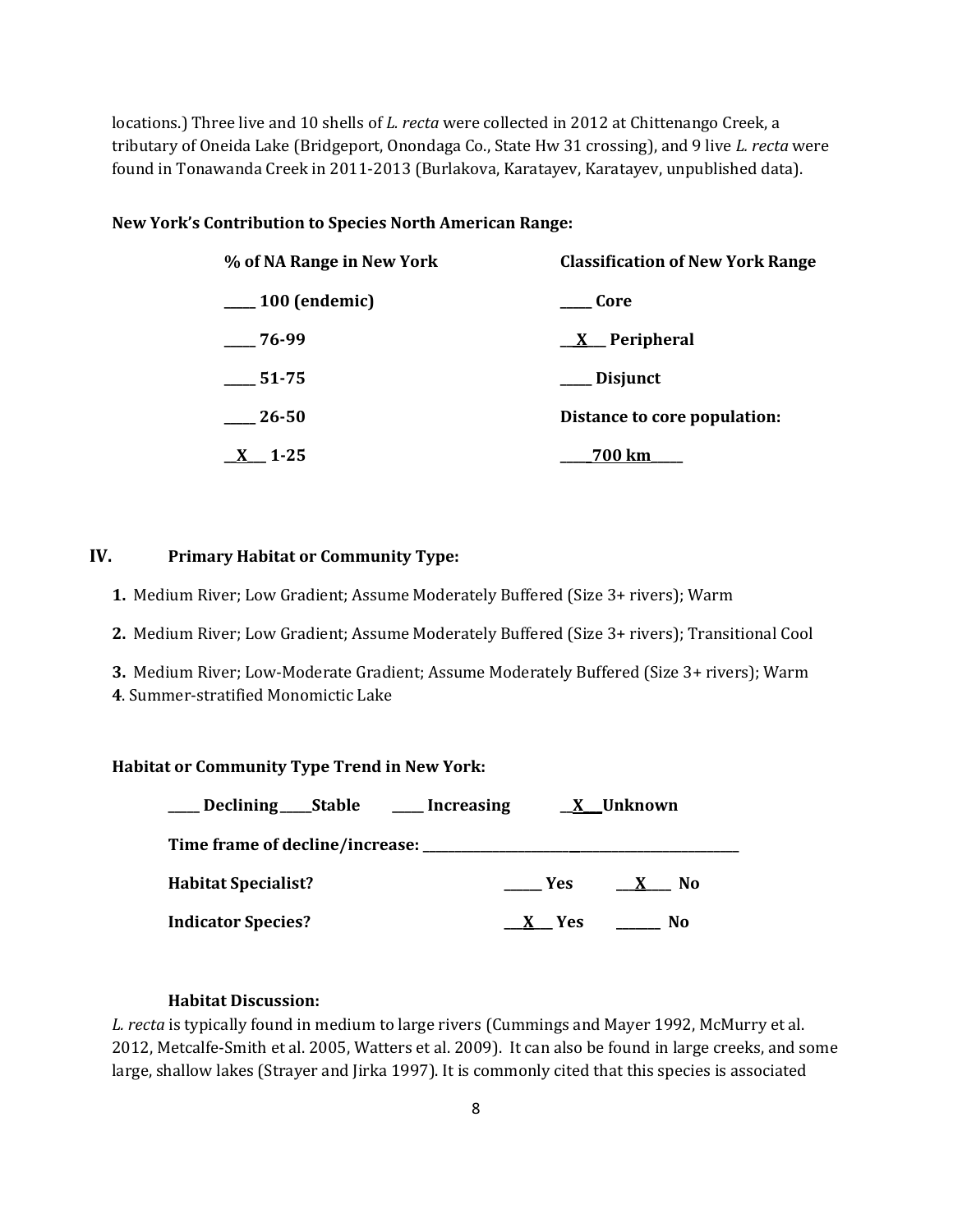with gravel or firm sand substrate (Parmalee 1967, Watters et al. 2009, McMurry et al. 2012, Metcalfe-Smith et al. 2005), but can occasionally be found in mud, silt, or cobbles (Parmalee and Bogan 1998, Metcalfe-Smith et al. 2005, NatureServe 2013). It is typically found in locations with strong current (riffles or raceways) in water depths from several inches to six feet or more (Metcalfe-Smith et al. 2005, Parmalee and Bogan 1998).

## **V. New York Species Demographics and Life History**

**\_\_\_X\_\_\_ Breeder in New York**

**\_\_\_X\_\_ Summer Resident**

**\_\_X\_\_\_ Winter Resident**

**\_\_\_\_\_ Anadromous**

**\_\_\_\_\_ Non-breeder in New York**

- **\_\_\_\_\_ Summer Resident**
- **\_\_\_\_\_ Winter Resident**
- **\_\_\_\_\_ Catadromous**

**\_\_\_\_\_ Migratory only**

**\_\_\_\_\_Unknown**

#### **Species Demographics and Life History Discussion:**

Upstream males release sperm into the water. Females downstream take up the sperm with incoming water. Fertilization success may be related to population density, with a threshold density required for any reproductive success to occur. Eggs are fertilized within the female. Like nearly all North American mussels, this species must parasitize an often specific vertebrate host to complete its life cycle. It is suspected that some mussel populations are not recruiting because their hosts no longer occur with them. Once released by the female, glochidia must acquire a suitable host or die, usually within 24-48 hours. After attaching to a suitable host, glochidia encyst, usually at the fish's gills or fins and receive food and dispersal. Once the glochidia metamorphose into juveniles, they drop from the host. If they land in suitable habitat, they will burrow into the substrate, where they may remain for several years (Watters et al. 2009).

In the adult form, freshwater mussels are basically sessile; movement is limited to a few meters of the lake or river bottom. The only time that significant dispersal can take place is during the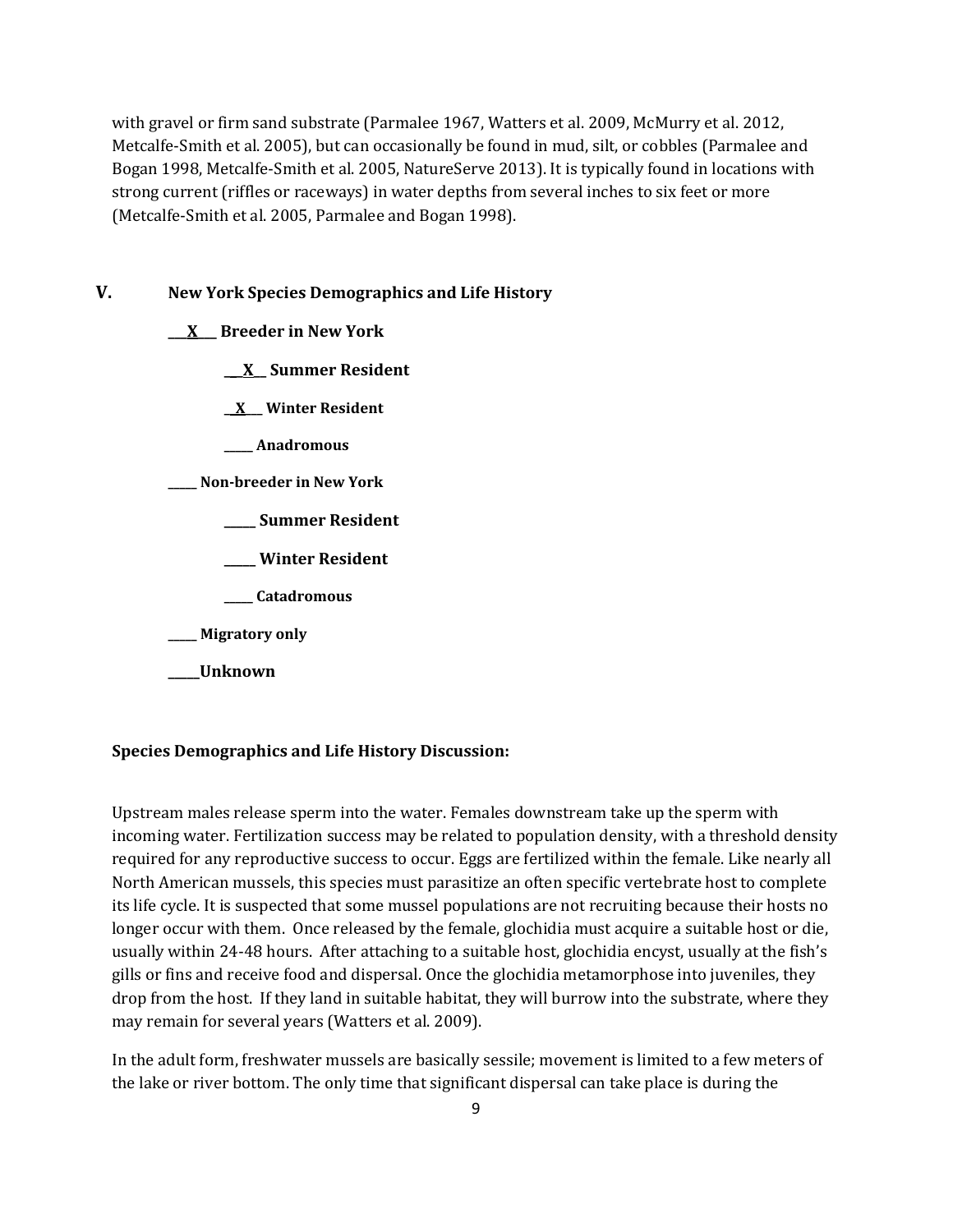parasitic phase. Infected host fishes can transport the larval unionids into new habitats, and can replenish depleted populations with new individuals. Dispersal is particularly important for genetic exchange between populations. Dispersal is likely to be a slow process for mussels which use resident fishes with limited home ranges as their hosts (COSEWIC as cited in NatureServe 2013).

It has a periodic life history strategy, characterized by moderate to high growth rate, low to intermediate life span, age at maturity, and fecundity, but generally smaller body size than opportunistic species. Most species are long-term brooders. This life history strategy is considered an adaptation to allow species to persist in unproductive habitats or habitats that are subject to large-scale, cylindrical environmental variation or stress (Haag 2012).

Individuals of this species may live to be at least 30 years old, with female shell characteristics becoming apparent in the third year. *L. recta* is thought to be bradytictic, with eggs found in August, glochidia developing by September, and overwintering in the female until the following July (Watters et al. 2009).

*L. recta* glochidia have been shown to transform on rock bass (*Ambloplites rupestris*), central stoneroller (*Campostoma anomalum*), banded killifish (*Fundulus diaphanus*), redbreast sunfish (*Lepomis auritus*), green sunfish (*Lepomis cyanellus*), pumpkinseed (*Lepomis gibbosus*), orangespotted sunfish (*Lepomis humilis*), bluegill (*Lepomis macrochirus*), longear sunfish (*Lepomis megalotis*), largemouth bass (*Micropterus salmoides*), white perch (*Morone americana*), rosyface shiner (*Notropis rubellus*), yellow perch (*Perca flavescens*), white crappie (*Pomoxis annularis*), black crappie (*Pomoxis nigromaculatus*), sauger (*Stizostedion canadense*), and walleye (*Stizostedion vitreum*) (Watters et al. 2009). Khym and Layzer, (2000), found 10 times more juveniles metamorphising on sauger than any other fish tested, including largemouth bass, bluegill, white crappie, black crappie. Other potential hosts include American eel (*Anguilla rostrata*) and common carp (*Cyprinus carpio*) (Watters et al. 2009).

## **VI. Threats:**

#### **Agricultural Runoff**

The watershed upstream of Olean in the Allegheny River where some of New York's largest populations of *L. recta* has been found is primarily a forested landscape (New York State Landcover 2010). However, cultivated cropland is present adjacent to the Allegheny River in portions of this area, as well as in important downstream habitat between Olean and Salamanca, and in streams with *L. recta* populations in the Conewango basin, Grass River, and Tonawanda Creek. Recently harvested forest land was also prevalent upstream of and adjacent to *L. recta* habitat on the Grass River (New York State Landcover 2010). Aquatic habitats lacking vegetated buffers of adequate width are threatened by runoff from urban areas, roads, lawns, and agricultural land (Gillis 2012). If best management practices are not closely adhered to, mussel habitat adjacent to wood harvest or agricultural land is subjected to pesticide, fertilizer, and silt/sediment runoff. During recent mussel surveys in western and central New York, it has been documented that sufficient vegetated riparian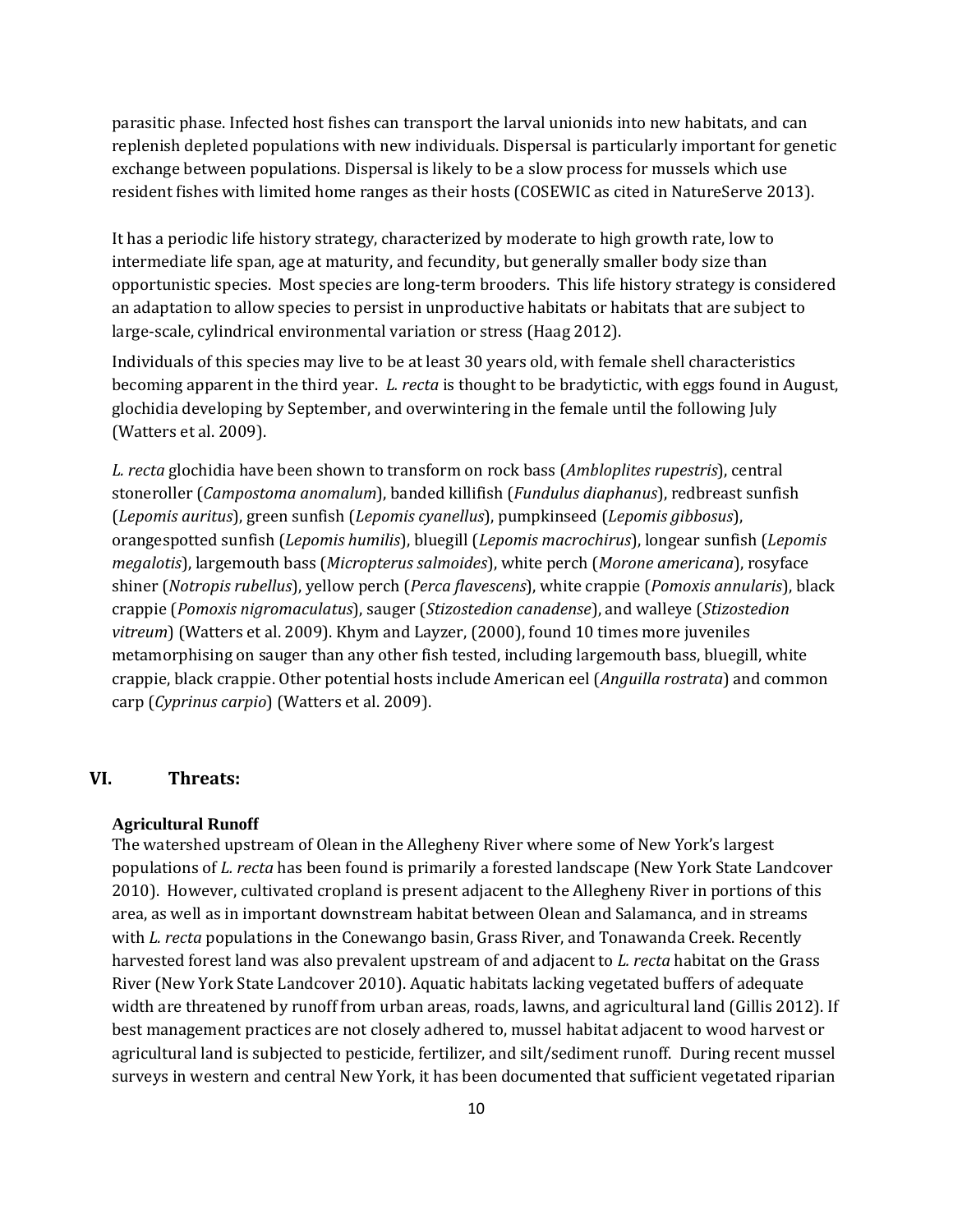buffers are often lacking along known mussel streams (Mahar and Landry 2013), indicating that runoff is a major threat to resident mussel populations.

The presence of pesticides and fertilizers in our rural watersheds is nearly ubiquitous (Haag 2012). And because pesticides and their associated surfactants adsorb onto sediment particles, sedimentation may act as a vector for their transport into the aquatic system (Haag 2012). Mussels are more sensitive to pesticides than many other animals (Watters et al. 2009). Although effects of pesticides are species-specific, sub-lethal levels of PCBs, DDT, malathion, and other compounds inhibit respiratory efficiency and accumulate in the tissues. Atrazine and permethrin at sublethal concentrations reduced juvenile growth (Bringolf et al. 2007a, 2007b) and environmental levels of atrazine altered mussel movement and aggregation behavior (Flynn and Spellman 2009). Pesticides can affect mussels in many ways, but the full range of long-term effects remains unknown (Haag 2012).

Fertilizer runoff is also a concern. High inputs of nitrogen from fertilizers can cause increases in ammonia in the water and the substrate, leading to direct toxicity for a wide range of mussel species. Mussels, especially in their early life stages, are more sensitive to un-ionized ammonia than other organisms, and high sensitivity is seen across a range of species and life histories (Haag 2012). In addition, ammonia adsorbs to sediment particles, resulting in higher nitrogen concentrations in the substrate than in the overlying water. The nitrogen present in the interstitial spaces in the substrate is thought to result in juvenile mortality and to prevent recruitment by some mussel species (Strayer and Malcom 2012). Studies have suggested decreasing sediment loads entering aquatic systems as the best way to decrease the impact of numerous stressors for mussels in general (Roley et al. 2012).

#### **Runoff from Developed Land**

All eight New York waterbodies that host *L. recta* populations are intermittently bordered by interstate highways, state routes, and/or local roads. *L. recta* habitat receives stormwater runoff from the municipalities of Olean, Portville, Salamanca and Allegany on the Allegheny River, Jamestown through a tributary to Conewango Creek, and Madrid on the Grass River. Residential development along Tonawanda Creek also contributes to the non-point source pollution received into *L. recta* habitat. These waterbodies are likely threatened by stormwater runoff containing metals and road salts (Gillis 2012). Mussels are particularly sensitive to heavy metals, more so than many other animals used in toxicological tests (Keller and Zam 1991). Low levels of metals may interfere with the ability of glochidia to attach to the host (Huebner and Pynnonen 1992), suggesting that U.S. EPA ambient water quality criteria may not adequately protect mussels from toxic metals (Wang et al. 2011). In addition, increases in salinity from the runoff of salt used for clearing roads in winter may be lethal to glochidia and juvenile mussels (Keller and Zam 1991, Liquori and Insler 1985, Pandolfo et al. 2012). Based on these studies, the U.S. EPA's ambient water quality criterion for acute chloride exposures may not be protective of all freshwater mussels (Pandolfo et al. 2012).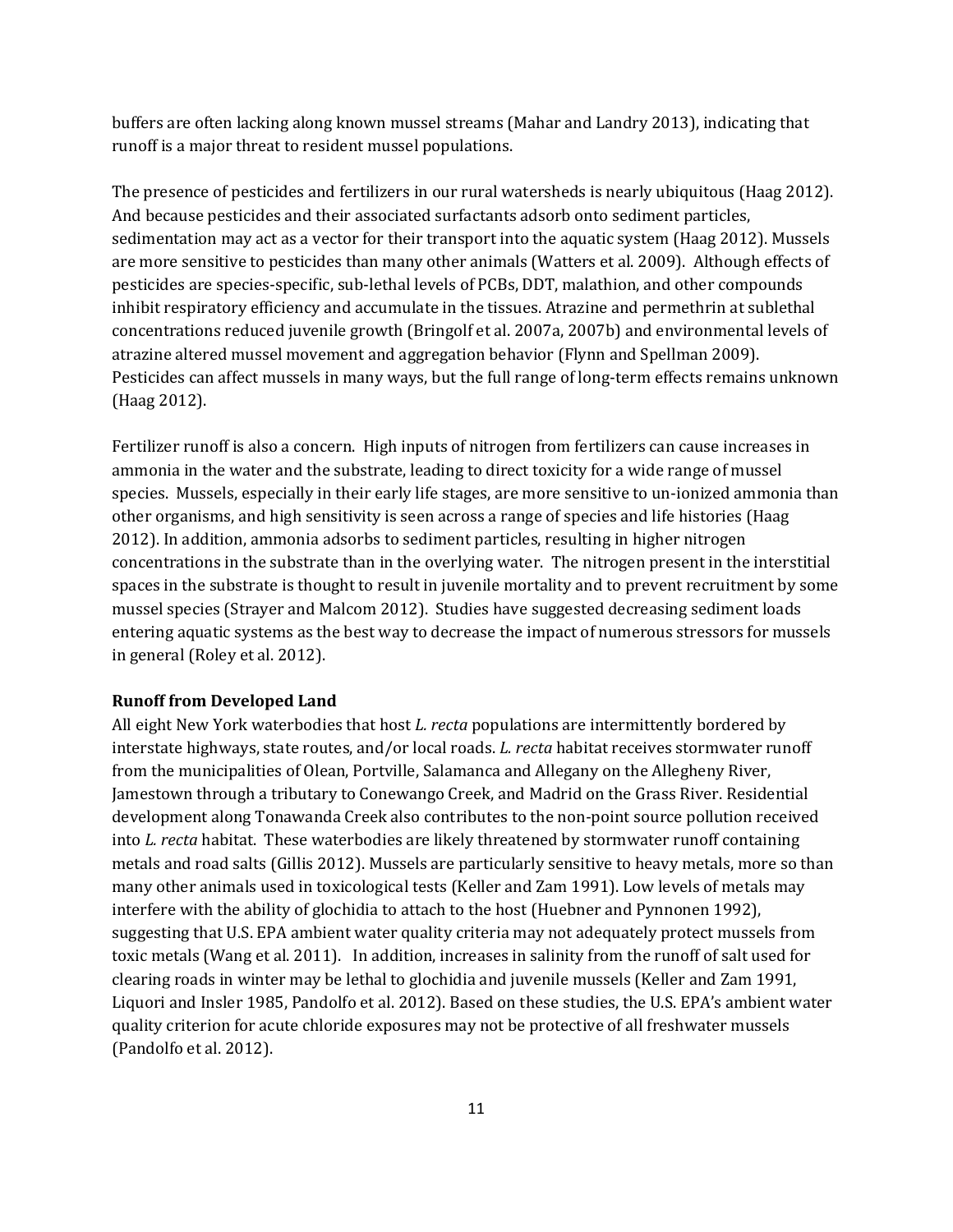#### **Treated Waste Water**

*L. recta* habitat treated waste water from the municipalities of Olean and Portville on the Allegheny River, Jamestown through a tributary to Conewango Creek, and Madrid on the Grass River (SPDES 2007). Recent studies show that mussel richness and abundance decrease with increased proximity to sewage effluent (Wildenberg 2012). The input of biomaterial from waste water treatment plants depletes dissolved oxygen levels, negatively impacting mussels. Ammonia from wastewater treatment plants has been found to be toxic to glochidia (Goudraeu et al. 1993) and at sub-lethal exposure, adult mussels exhibit decreased respiratory efficiency (Anderson et al*.* 1978). Endocrine disrupters from pharmaceuticals are also present in municipal sewage effluents and are increasingly common in rivers and lakes (Haag 2012). In mussels, chronic exposure to estrogenic compounds in effluents caused feminization of male mussels, but these individuals did not produce eggs, suggesting major disruption of reproductive function (Gagne et al. 2011). The long term effects of these compounds on mussels are unknown (Haag 2012). It should be noted that in the Susquehanna Basin, Harman and Lord (2010) found no evidence that waste water treatment plants were responsible for reductions in mussel species of greatest conservation need.

#### **Flood Control Projects**

In the Upper Allegheny basin, large stretches of *L. recta* habitat has been found within or adjacent to stream reaches shaped by levee and/or floodwall flood control projects in Olean and Salamanca on the Allegheny River, and in Portville on the Allegheny River and Oswayo Creek ("New York State Flood Protection" 2013). These structures confine larger rivers, preventing the river from inundating its natural floodplains and wetlands to minimize flood damage. Additionally, many smaller streams have been channelized and bermed by landowners and highway departments to protect farm fields and other structures. Channelization and dredging associated with flood control projects are catastrophic to mussels and have been implicated in the decline of some populations (Watters et al. 2009). The result of these projects is altered seasonality of flow and temperature regimes, increased stream velocities, unstable substrates, changed patterns of sediment scour and deposition, including streambank erosion, altered transport of particulate organic matter (the food base for mussels), and a general degradation of stream habitat (Benke 1999, Yeager 1993, Nedeau 2008).

#### **Other Habitat Modifications**

In addition to channelization and regular channel dredging for maintenance of flood control structures, other ecosystem modifications such as instream work associated with bridge replacement, gravel mining, and vegetation removal kill mussels and destroy their habitat. For example, dredging for vegetation removal has been shown to remove up to 23% of mussels in spoils (Aldridge 2000). Further evidence for disruption was provided by mussel surveys adjacent to approximately 20 river miles of Conewango Creek that had been channelized and straightened in the first half of the 20th century. The resulting "dredge" had no riffle or run habitat and sites just below and above this channelized section contained few or no mussels (The Nature Conservancy 2009). Although limited in geographic scope these habitat modification activities have long term impacts on mussels and their distribution (Aldridge 2000).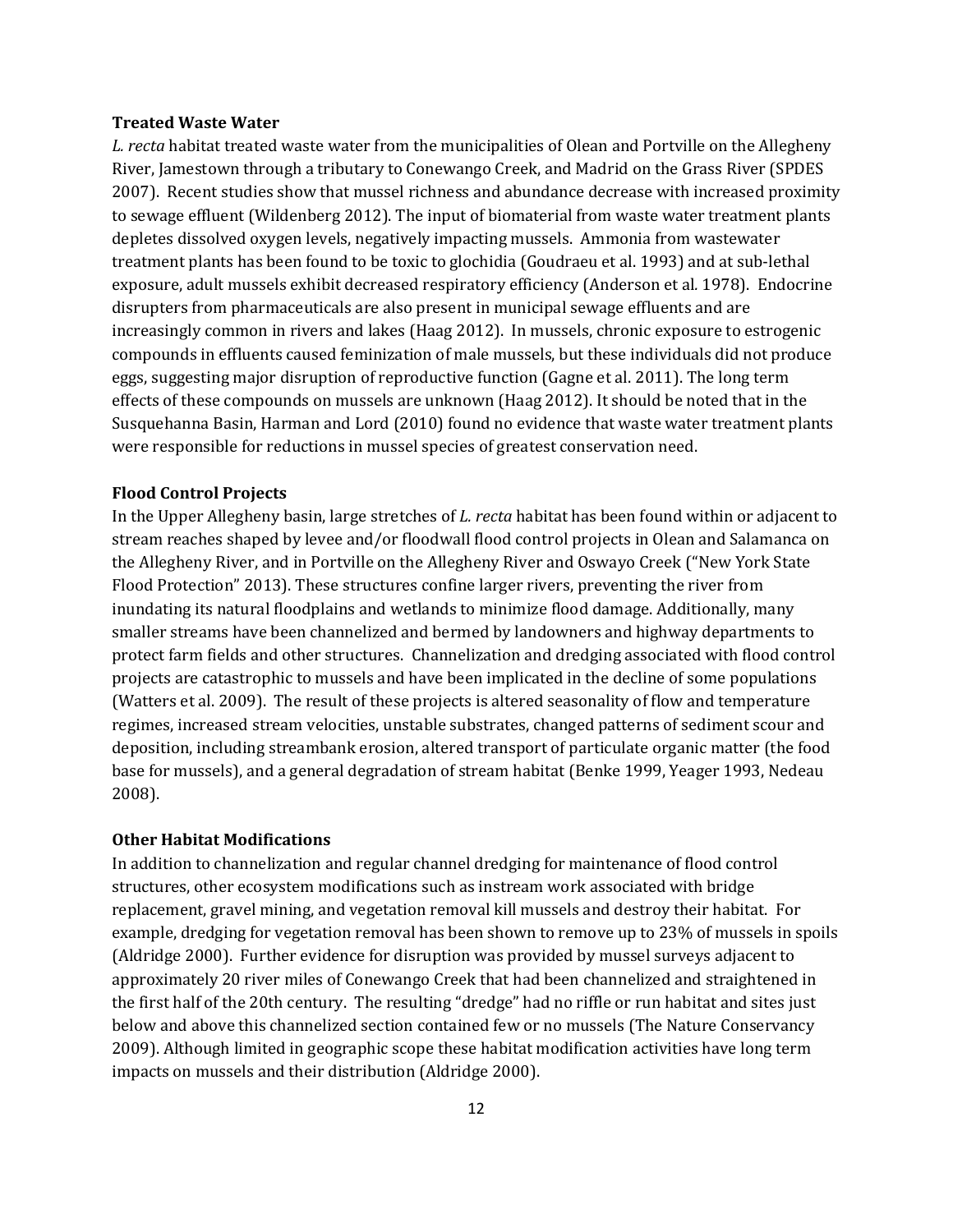#### **Invasive Species**

Invasive mussels are a potential threat to *L. recta* populations in the Conewango basin and in the Poultney River. Zebra mussels (*Dreissena polymorpha*) are present in *L. recta* habitat in the lower reaches of Cassadaga and Conewango Creeks (The Nature Conservancy 2009). They have also been detected in the Champlain Canal, approximately 2 miles downstream of *L. recta* habitat in the Poultney River (iMapInvasives 2013). Zebra mussels have been repeatedly cited as a threat to native mussel populations and have effectively eliminated native mussels from the western basin of Lake Erie (Strayer and Jirka 1997, Watters et al. 2009). En masse, Dreissenids outcompete native mussels by efficiently filtering food and oxygen from the water. They reduce reproductive success by filtering native mussel male gametes from the water column and they can foul the shells of the native mussels to the point that their valves can no longer open. In heavily invested areas, they may transform a habitat by hardening the substrate, such that dislodged mussels are not able to rebury (USFWS 1994).

In addition, the regular use of lampricide in the Poultney River to reduce sea lamprey populations was identified by Natural Heritage Program as a possible threat to *L. recta* populations in this waterbody (NY Natural Heritage Program 2013).

#### **Climate Change**

In a recent assessment of the vulnerability of at-risk species to climate change in New York, Schesinger et al. (2011) ranked this species as "extremely vulnerable." This indicates that abundance and/or range extent within New York is extremely likely to substantially decrease or disappear by 2050.

#### **Impoundments – Range wide**

Range wide, impoundments likely contributed to the reduced distribution that we see today. Vaughn and Taylor (1999) observed a mussel extinction gradient with a gradual, linear increase in mussel species richness and abundance with increasing distance downstream from impoundments. Species and their hosts that require shallow, oxygenated, fast-flowing water quickly are eliminated. Continuously cold water from both increased water depth upstream of the dam and dam discharges downstream of the dam may prevent reproduction. Impoundment increases silt load and eutrophication, resulting in changes in the fish fauna, and therefore the availability of hosts. Dams represent distributional barriers to fish hosts, and therefore to the mussels themselves. The zoogeographic patterns of several species suggest a dam-limited range. Dams also act as sediment traps, often having many feet of silt and debris caught on their upstream side. These areas generally are without mussels. Below the dam, the tailwaters often have dense mussel beds, as these reaches are the only areas left that still have oxygenated, fast moving water. This is exemplified by the distribution of beds in the lower Muskingum River, Ohio (Stansbery and King 1983, ESI 1993c).

In addition, improperly sized and poorly installed or poorly maintained culverts have impacts similar to dams in that they fragment habitat, preventing the movement by host fish, and effectively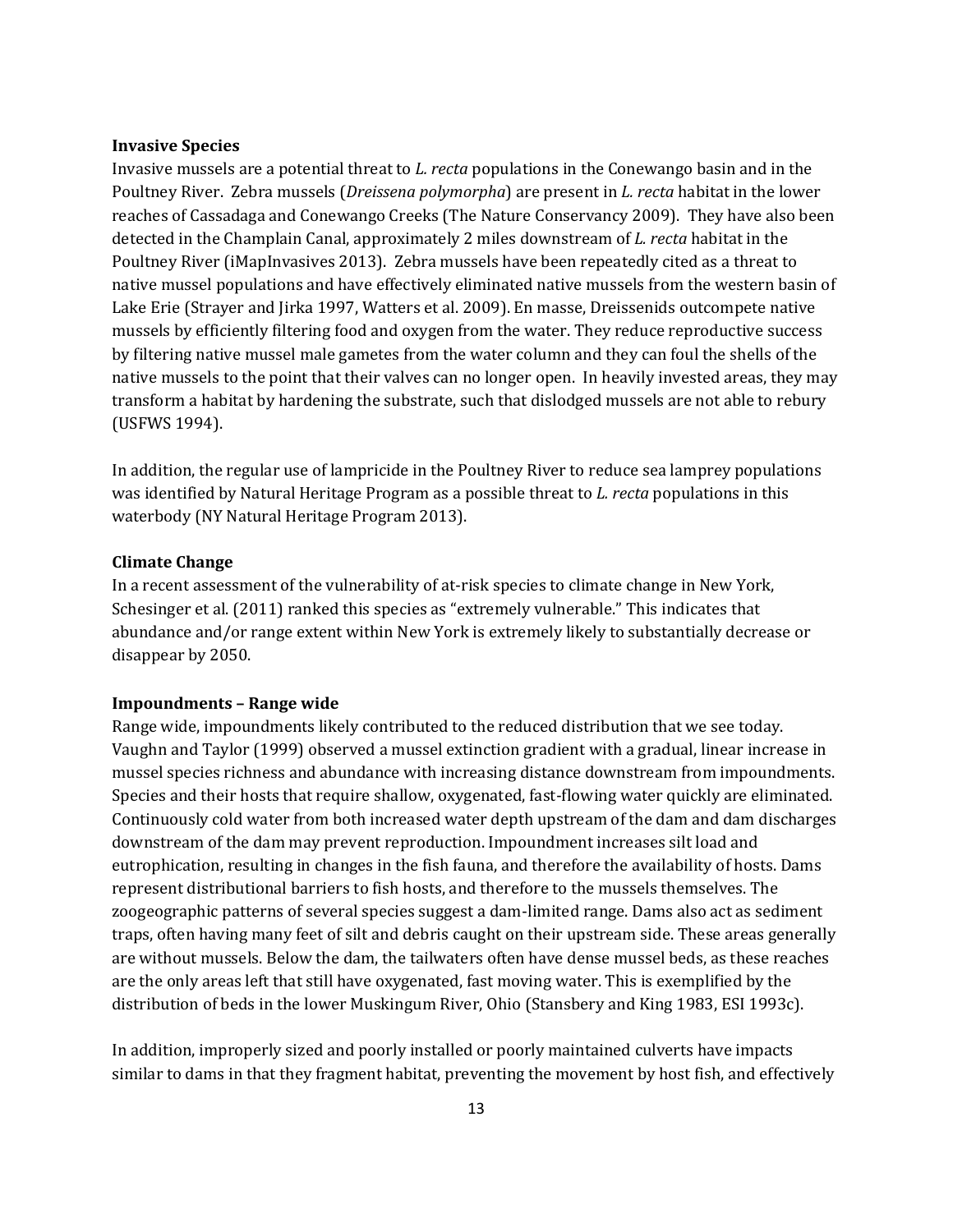isolating mussel populations. And because culverts are located at nearly every road-stream intersection, there is the potential for landscape level fragmentation of mussel habitat.

## **Are there regulatory mechanisms that protect the species or its habitat in New York?**

**\_\_\_\_\_\_ No \_\_\_\_\_ Unknown \_\_X\_\_\_\_ Yes** 

Mussel habitats receive some generic protection under several New York State regulations (NYCRR) promulgated under the authority of the New York Environmental Conservation Law (ECL), specifically Part 608 of the NYCRR: Use and Protection of Waters, and Part 617 of the NYCRR: State Environmental Quality Review (SEQR). Part 608 provides protection of some mussel habitats by regulating and requiring environmental review of the modification or disturbance of any "protected stream", its bed or bank, and removal of sand, gravel or other material from its bed or banks (608.2 Disturbance of Protected Streams). This does not provide adequate protection of mussels and their habitats as it only protects streams or particular portions of a streams for which there has been adopted by NYSDEC or any of its predecessors any of the following classifications or standards: AA, AA(t), A, A(t), B, B(t) C(t), or Streams designated (t)(trout) also include those more specifically designated (ts)(trout spawning). Mussel habitats may also receive some additional protections as the construction, repair, breach or removals of dams, and the excavation and placement of fill in navigable waters are subject to regulation and environmental review under Part 608, 608.3 and 608.5 respectively. Under part 608, projects requiring a permit can be conditioned by NYSDEC to include best management practices, such as sediment and erosion protections. Through the review process, these projects can also be modified to reduce impacts in order to meet permit issuance standards.

Under Part 608, protection of unlisted species of mussels is general and relatively limited. More importantly, Class C and D waters with mussels do not receive protection under these regulations. A significant portion of the New York's mussel resources occur within Class C and D waters. An additional but not insignificant gap in protection occurs because agricultural activities consisting of the crossing and re-crossing of a protected stream by livestock or wheeled farming equipment normally used for traditional agricultural purposes or of withdrawing irrigation water in a manner which does not otherwise alter the stream, are exempt from these regulations and environmental review.

Water quality certifications required by Section 401 of the Federal Water Pollution Control Act, Title 33 United States Code 1341(see subdivision (c) of this Section) may provide protection for freshwater mussels and their habitats from some activities that would potentially have adverse impacts by regulating construction or operation of facilities that may result in any discharge into navigable waters. Water quality certifications set water quality-related effluent limitations, water quality standards, thermal discharge criteria, effluent prohibitions and pretreatment standards for projects on navigable waters.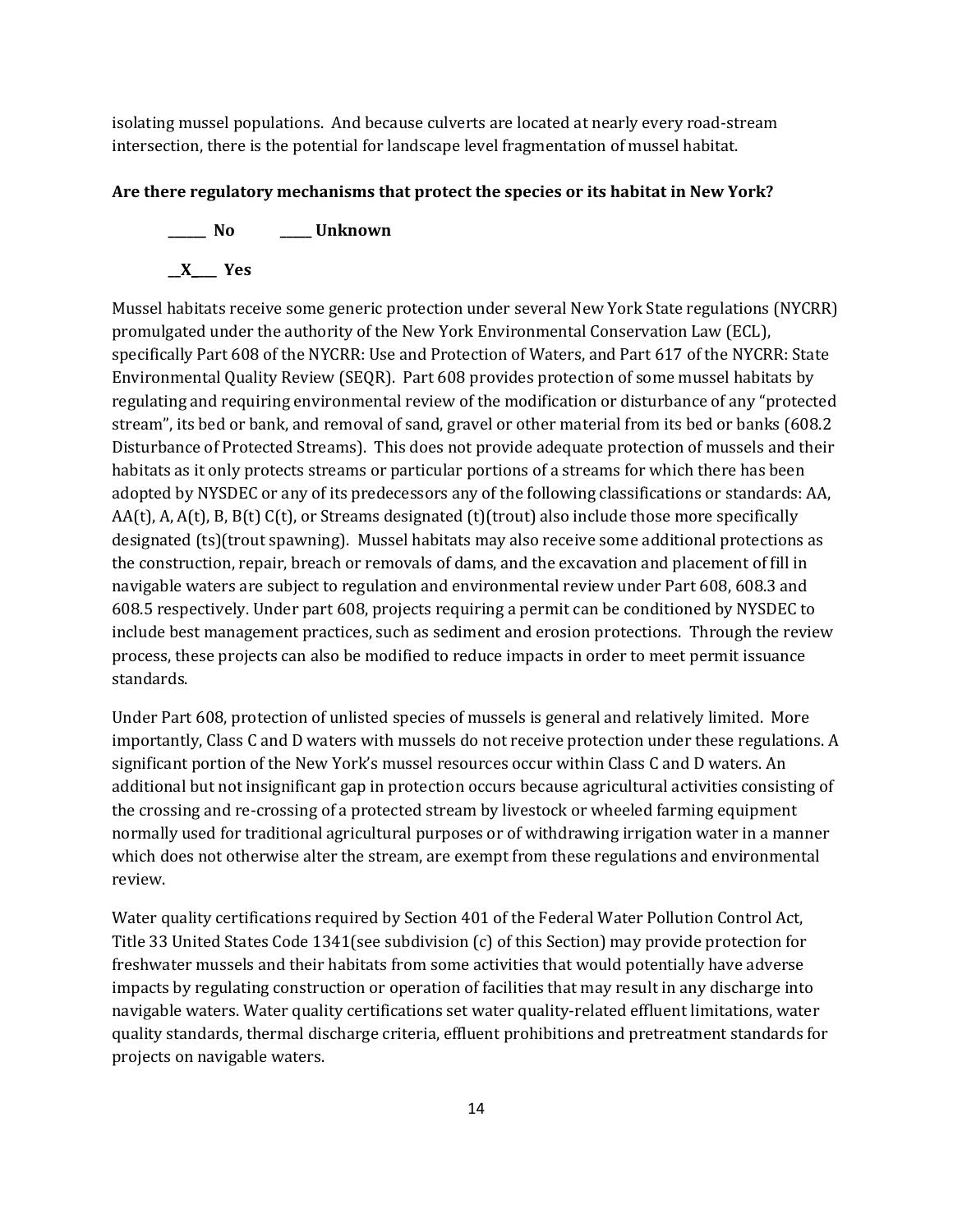The State Environmental Quality Review (SEQR, Part 617 NYCRR) may also protect mussels and their habitats by requiring the consideration of environmental factors into the existing planning, review and decision-making processes of state, regional and local government agencies for activities that require discretionary approval. SEQR requires the preparation of an Environmental Impact Statement, including an alternatives analysis, for those activities that may result in a substantial adverse change in ground or surface water quality; a substantial increase in potential for erosion, flooding, leaching or drainage problems; the removal or destruction of large quantities of vegetation or fauna; substantial interference with the movement of any resident or migratory fish or wildlife species; impacts on a significant habitat area; substantial adverse impacts on a threatened or endangered species of animal or plant, or the habitat of such a species; other significant adverse impacts to natural resources; or, a substantial change in the use, or intensity of use, of land including agricultural, open space or recreational resources, or in its capacity to support existing uses.

New York State has numerous laws and regulations that both directly or indirectly protect waters of the state (mussel habitats) including regulations governing direct discharges to surface and groundwater, storm water, agricultural activities, pesticides, flood control, and dams. Without these regulations, mussels would certainly be in worse shape; however, most of these generic protections are not adequate in scope or specific enough to mussel threats to protect the mussel resources of New York State.

# **Describe knowledge of management/conservation actions that are needed for recovery/conservation, or to eliminate, minimize, or compensate for the identified threats:**

- Priority conservation efforts for this species should focus on, but not be limited to, Tonawanda Creek and the Allegheny River near and upstream of Olean.
- Modify marine mussel regulations or the definition of protected wildlife in NYCRR to clarify that freshwater mussels are protected under ECL. Current regulations could be interpreted that freshwater mussels may only be protected as shellfish without a season within the Marine District.
- Through landowner incentive programs or regulation, riparian buffers, particularly those that also provide shade, should be added/maintained/widened, along agricultural fields, subdivisions, and along major roads to decrease the levels of nitrogen, pesticides, sediment, heavy metals, and salts from entering these aquatic systems, as well as to moderate water temperature. Studies have suggested decreasing sediment loads entering aquatic systems as the best way to decrease the impact of numerous stressors for mussels in general (Roley and Tank 2012).
- Require all state agencies to maintain appropriate vegetative buffers along streams, rivers and lakes on state-owned or state managed properties.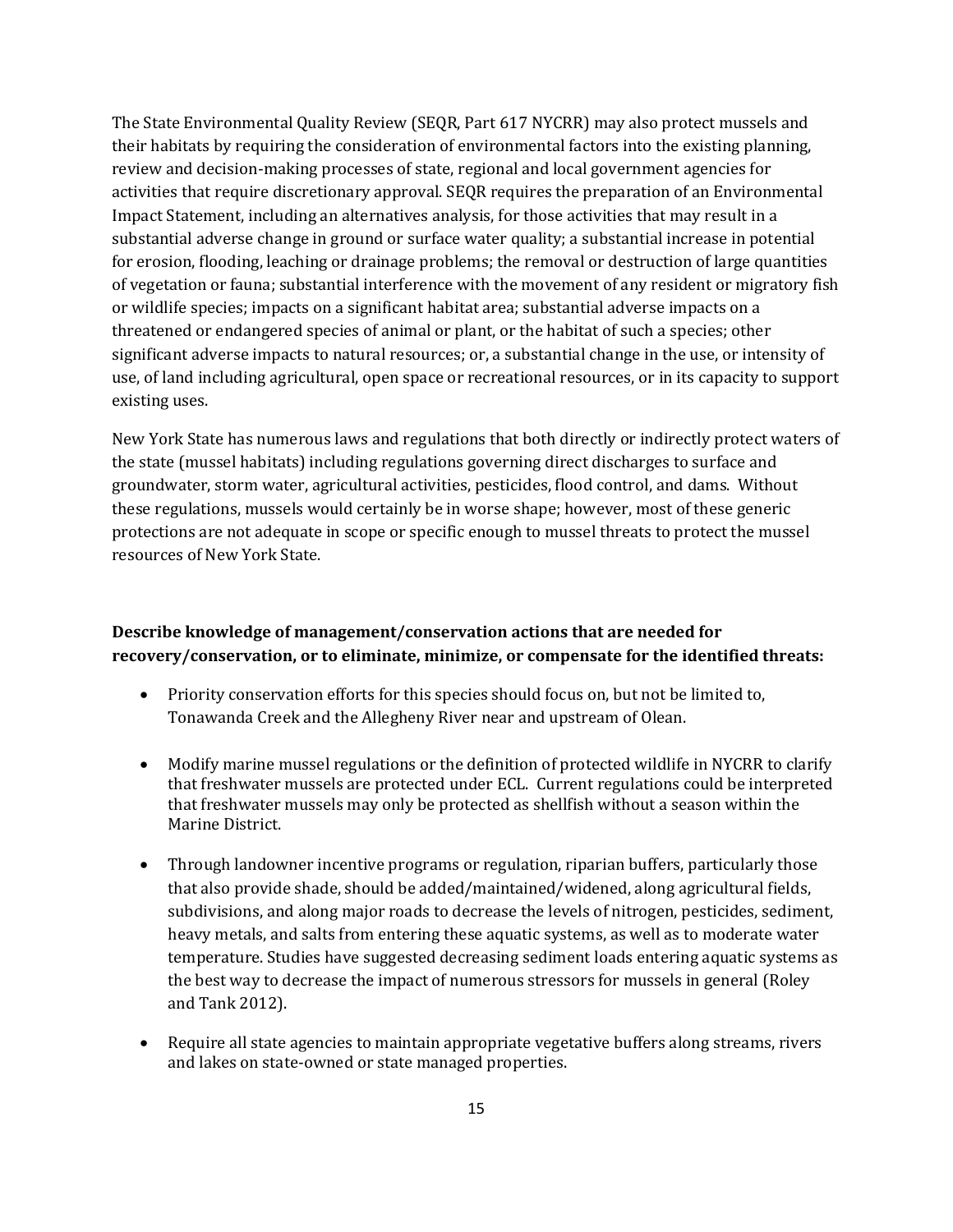- Coordinate with local wastewater treatment facilities to improve ammonia removal of treated discharge. This has been documented as a threat to Unionids at multiple life stages, and therefore needs to be addressed (Gillis 2012).
- Establish a protocol where as DEC staff work closely with flood control management to reduce or impacts to native mussels during maintenance flood control projects.
- Establish a protocol whereas DEC staff work closely with state and local highway departments to reduce impacts to native mussels during maintenance and construction projects.
- Replace culverts that disrupt aquatic habitat connectivity to allow for passage of small fish species.
- Develop and implement a comprehensive monitoring strategy that identifies protocols, including locations and specific intervals, for regular monitoring of known mussel populations to detect assess trends and detect dangerous declines.
- Within the Great Lakes and Champlain watersheds, lamprey control efforts should consider specific, potentially adverse, impacts to native freshwater mussels when determining methods, including selection of lampricide formulations and concentrations.

Lampricide treatment managers should use caution when using the combination of TFM and niclosamide in streams with known mussel populations and every effort should be made to maintain lampricide concentrations at or near the MLC for sea lamprey to minimize the risk to this important faunal group (Boogaard 2006).

- NYSDEC should consider sensitivity of freshwater mussels to specific pollutants in the establishment and setting of water quality standards and TMDLs for waters containing freshwater mussels. A Total Maximum Daily Load (TMDL) specifies the maximum amount of a pollutant that a waterbody can receive and still meet water quality standards. TMDLs account for all contributing sources (e.g. point and nonpoint sources, and natural background levels), seasonal variations in the pollutant load, and incorporate a margin of safety that accounts for unknown or unexpected sources of the pollutant. In essence, a TMDL defines the capacity of the waterbody to absorb a pollutant and still meet water quality standards. The Clean Water Act requires states to identify waterbodies that do not meet water quality standards after application of technology-based effluent limitations. For these "impaired waters," states must consider the development of alternative strategies, including TMDLs, for reducing the pollutants responsible for the failure to meet water quality standards.
- Mussel sensitivity to particular pollutants should be considered or addressed in the regulation of wastewater and stormwater discharges to groundwater and surface waters, State Pollutant Discharge Elimination Systems (SPDES). This should be reflected in effluent limitations for discharges, including discharges from P/C/I facilities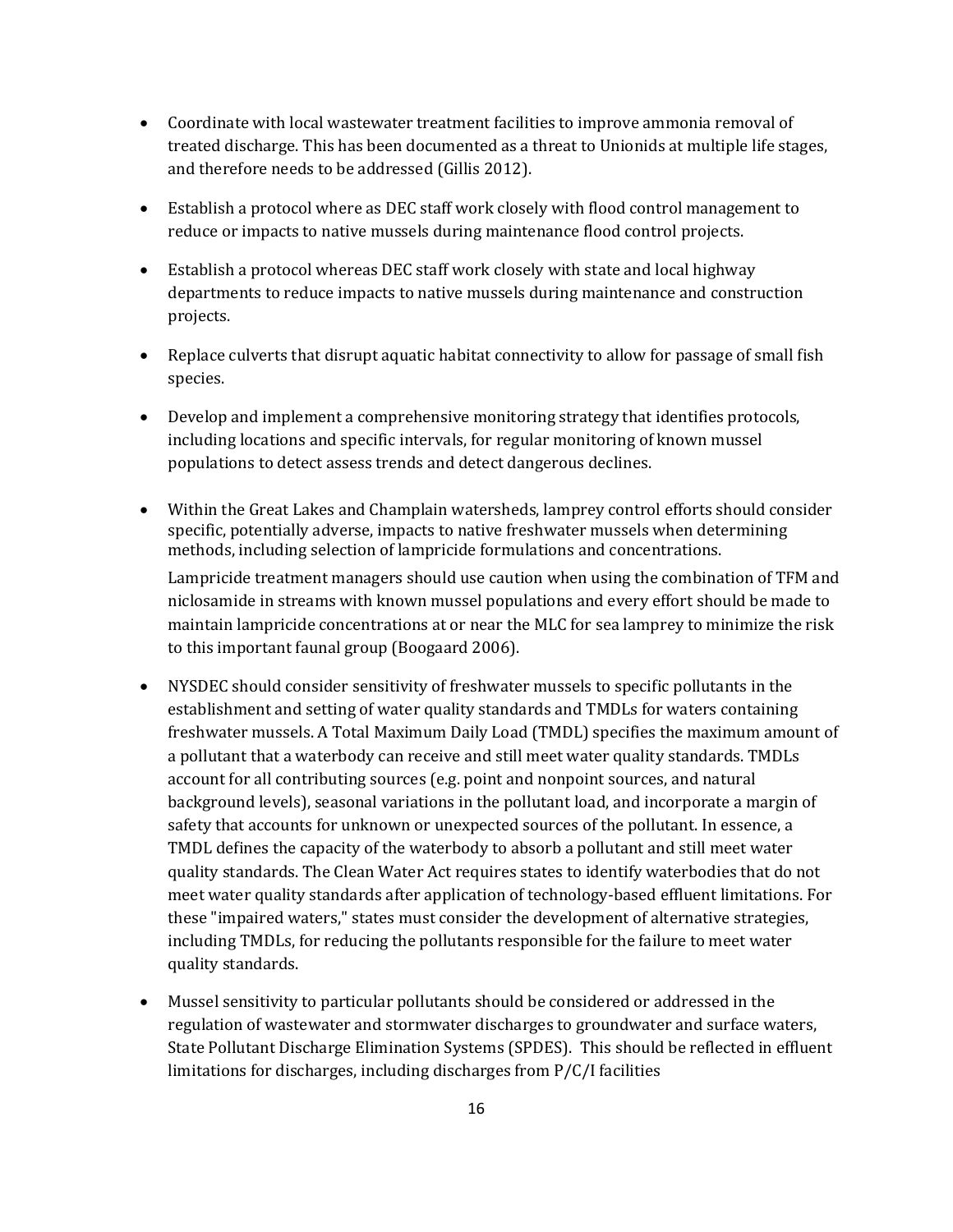(Private/Commercial/Industrial), CAFO facilities (Concentrated Animal Feeding Operations), High Volume Hydraulic Fracturing Discharges, and Wastewater treatment plants, etc. Discharges whose receiving waters have mussels, particularly those with known populations of mussels listed as Endangered, Threatened, Special concern or SGCN, should be carefully reviewed for potential impacts to mussels. For example, deleterious levels of ammonia (a component of many types of discharges) and molluscicides (a commonly used water treatment chemical in discharged water) should not be permitted.

The Comprehensive Wildlife Conservation Strategy (NYSDEC 2006) includes recommendations for the following actions for freshwater mussels:

# **Habitat management:**

- Manage areas of important mussel populations by controlling degradation factors (e.g..) Controlling livestock access, point source or non-point source pollution, flow alteration, etc.)
- Develop methods to improve and restore freshwater bivalve habitat.

# **Habitat research:**

- Conduct research to determine habitat parameters necessary for good populations of each species of species-at-risk listed mussels.
- Research flow requirements of freshwater bivalves and model the effects of flow changes both in volume and timing.
- Research all parameters of mussel habitat requirements including temperature, substrate, fish, flow, food, etc.

# **Habitat restoration:**

• Restore degraded habitat areas to allow for recolonization or reintroduction of listed mussels.

# **Invasive species control:**

- Develop a monitoring/control plan that includes measures to detect invasive species problematic to freshwater bivalves in all New York watersheds and actions that will be taken to control them before they become threats.
- Conduct research on control of exotic bivalve species that compete with native mussels and exotic crustaceans or fish which may prey on them.

# **Life history research:**

- Research effects of pesticides and other chemicals, including ammonia, on all life stages of freshwater bivalves: sperm/egg, glochidia, larva, adults.
- Research potential interbreeding between *Alasmidonta varicosa* and *Alasmidonta marginata* and, if occurring, evaluate the potential threat to *A. varicosa* population integrity.
- Determine fish hosts for species where this is not known for populations living in New York.
- Research population dynamics of listed mussel species including connectivity of populations or subpopulations and genetic distinctness of populations or subpopulations.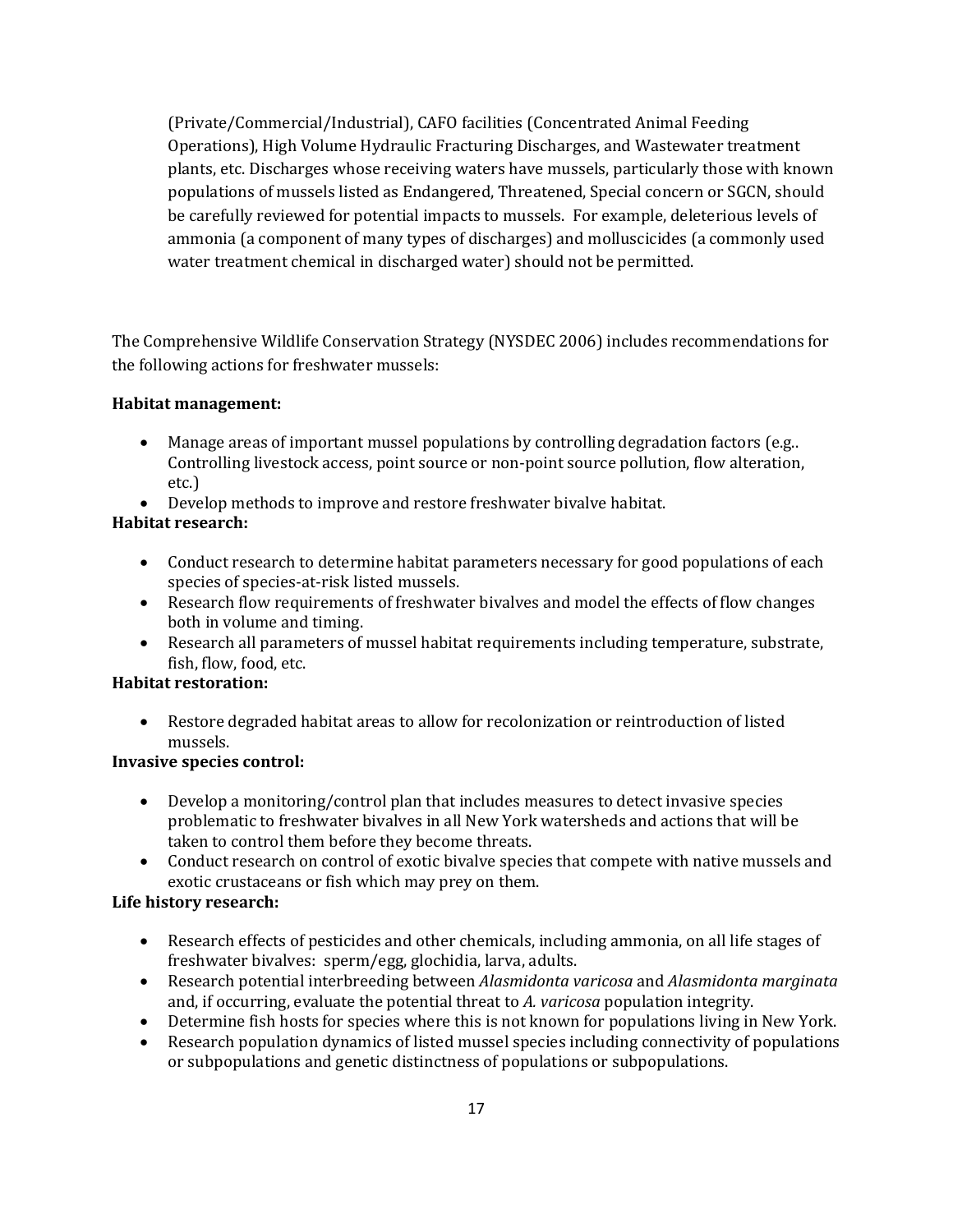• Determine or confirm breeding phenology and habitat conditions necessary for successful breeding for listed mussels (e.g.. mussel density, pop. level of fish host, temp, flow).

# **Modify regulation:**

• Modify marine mussel regulations to be clearer that freshwater mussels are protected under ECL.

# **New regulation:**

- Ban the importation of fish that feed on freshwater mollusks (e.g., black carp).
- Require inclusion of all stages of freshwater mussels in testing for approval of new pesticides in New York*.*

## **Other action:**

- Develop an outreach program to private landowners through the Landowner Incentive Program to educate the public about freshwater mussel protection and initiate projects to prevent or repair impacts from land use on mussels.
- Increase regional permit control of development and highway projects that may impact native mussels.
- Develop standard monitoring/survey protocols for development projects in all watersheds in New York.
- Evaluate threats to mussels in each New York watershed and prioritize areas for actions to address the threats.
- Research the best survey methods both for detection of rare species and evaluation of population status and trends.
- Begin evaluation of members of the family Sphaeridae (fingernail clams) for inclusion into the species at risk list.

## **Population monitoring:**

- Conduct population estimates of species-at-risk listed mussel species in NY
- Conduct surveys to determine distribution of species-at-risk listed mussel species in NY.

# **Regional management plan:**

• Incorporate freshwater mussel goals and objectives into regional water quality and fish management plans and policies.

# **Relocation/reintroduction:**

• Where appropriate, reintroduce listed mussels into appropriate habitat within their historic range.

# **Statewide management plan:**

Incorporate freshwater mussel goals and objectives into statewide water quality and fish management plans and policies.

# **VII. References**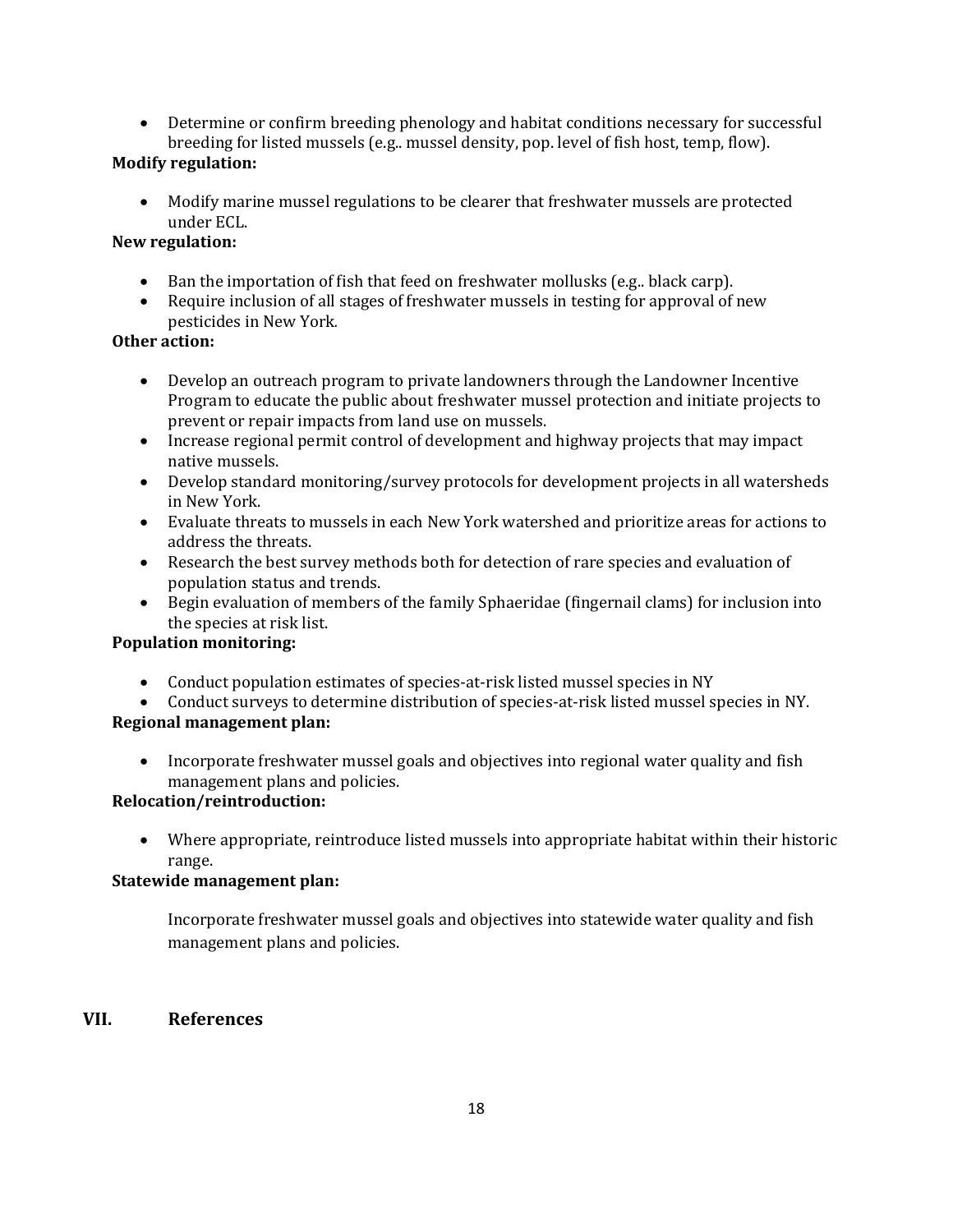- Aldridge, D. C. (2000). The impacts of dredging and weed cutting on a population of freshwater mussels (Bivalvia: Unionidae). *Biological Conservation*, *95*(3), 247-257.
- Anderson, K. B., Sparks, R. E., and Paparo, A. A. (1978). Rapid assessment of water quality, using the fingernail clam, *Musculium transversum*: Final Report. University of Illinois, Urbana. 130p.
- Benke, A.C. (1990). A perspective on America's vanishing streams. *Journal of the N. American Benthological Society: 9*: 77-88
- Boogaard, Michael A., *Acute Toxicity of the Lampricides TFM and Niclosamide to Three Species of Unionid Mussels,* USGS Open-File Report 2006-1106, April 2006.
- Bringolf, R. B., Cope, W. G., Eads, C. B., Lazaro, P. R., Barnhart, M. C., and Shea, D. (2007). Acute and chronic toxicity of technical‐grade pesticides to glochidia and juveniles of freshwater mussels (unionidae). *Environmental Toxicology and Chemistry*, *26*(10), 2086-2093.
- Bringolf, R. B., Cope, W. G., Barnhart, M. C., Mosher, S., Lazaro, P. R., and Shea, D. (2007). Acute and chronic toxicity of pesticide formulations (atrazine, chlorpyrifos, and permethrin) to glochidia and juveniles of *Lampsilis siliquoidea*. *Environmental Toxicology and Chemistry*, *26*(10), 2101-2107.
- COSEWIC. 2003. COSEWIC assessment and status report on the kidneyshell *Ptychobranchus fasciolaris* in Canada. Committee on the Status of Endangered Wildlife in Canada. Ottawa, Canada. 32 pp.
- Cummings, K. S., and Mayer, C. A. 1992. *Field guide to freshwater mussels of the Midwest* (p. 194). Champaign, Illinois: Illinois Natural History Survey.
- Flynn, K., and Spellman, T. (2009). Environmental levels of atrazine decrease spatial aggregation in the freshwater mussel, *Elliptio complanata*. *Ecotoxicology and Environmental Safety*, *72*(4), 1228-1233.
- Gagné, F., Bouchard, B., André, C., Farcy, E., and Fournier, M. (2011). Evidence of feminization in wild *Elliptio complanata* mussels in the receiving waters downstream of a municipal effluent outfall. *Comparative Biochemistry and Physiology Part C: Toxicology and Pharmacology*, *153*(1), 99-106.
- Gillis, P. L. (2012). Cumulative impacts of urban runoff and municipal wastewater effluents on wild freshwater mussels (*Lasmigona costata*). *Science of the Total Environment*, *431*, 348-356.
- Goudraeu, S. E., Neves, R. J., and Sheehan, R. J. (1993). Effects of wastewater treatment plant effluents on freshwater mollusks in the upper Clinch River, Virginia, USA. *Hydrobiologia*, *252*(3), 211-230.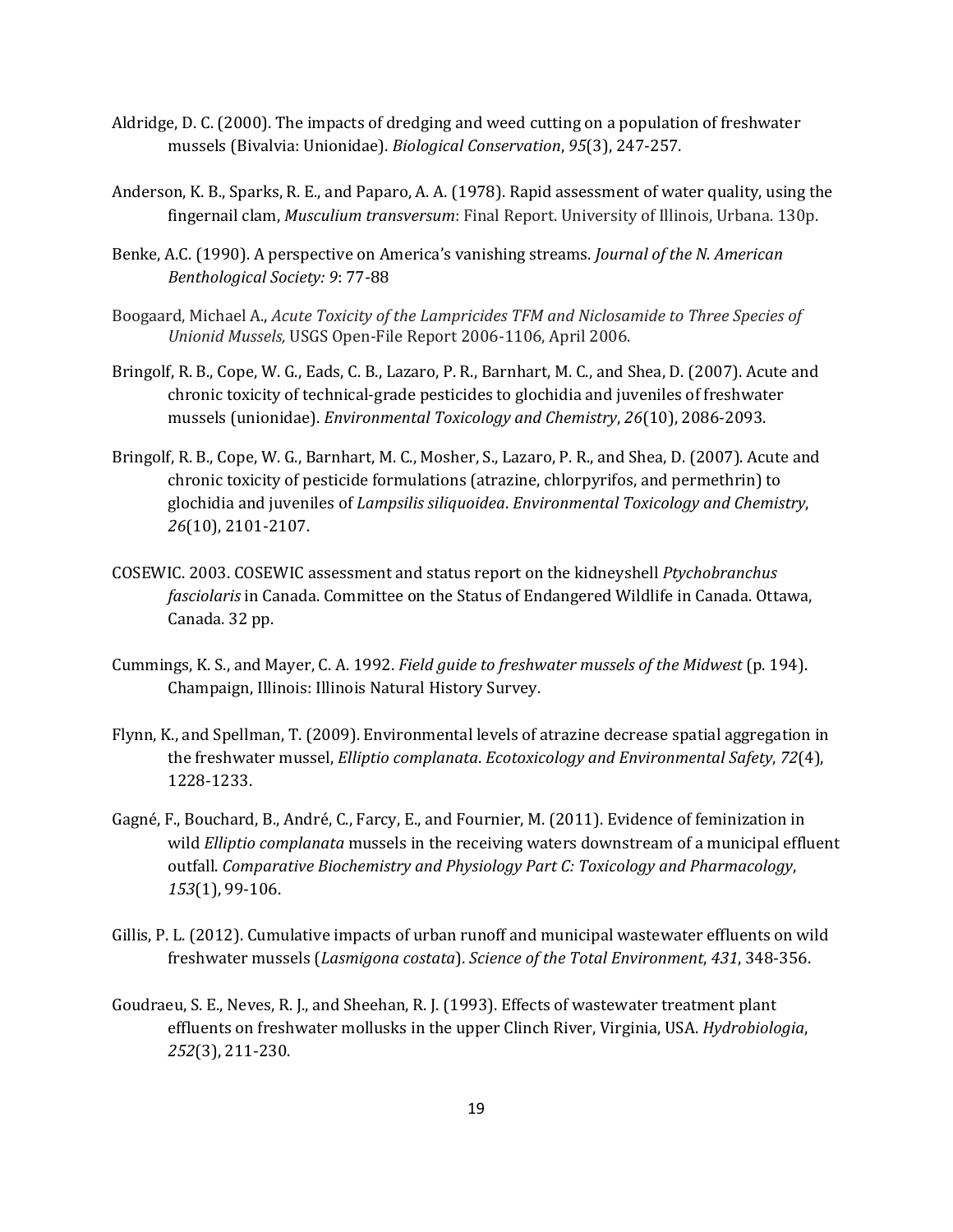- Graf, D. and K. Cummings. (2011). MUSSELp Evolution: North American Freshwater Mussels. The MUSSEL Project. The University of Wisconsin. [http://mussel](http://mussel-project.uwsp.edu/evol/intro/north_america.html)[project.uwsp.edu/evol/intro/north\\_america.html](http://mussel-project.uwsp.edu/evol/intro/north_america.html)
- Haag, W. R. (2012). *North American freshwater mussels: natural history, ecology, and conservation*. Cambridge University Press.
- Harman, W.N. and P.H. Lord (2010). Susquehanna Freshwater Mussel Surveys, 2008-2010. Final report submitted to New York State Department of Environmental Conservation. SUNY Oneonta Biological Field Station. Oneonta, NY. 24 pp + plus appendix.
- Huebner, J. D., and Pynnönen, K. S. (1992). Viability of glochidia of two species of Anodonta exposed to low pH and selected metals. *Canadian Journal of Zoology*, *70*(12), 2348-2355.
- *i*MapInvasives: an online mapping tool for invasive species locations. 2013. The Nature Conservancy. Available at: iMapInvasives.org. [Date accessed: 03,06,2013].
- Keller, A. E., and Zam, S. G. (1991). The acute toxicity of selected metals to the freshwater mussel, Anodonta imbecilis. *Environmental Toxicology and Chemistry*, *10*(4), 539-546.
- Khym, J.R. and J.B. Layzer. 2000. Host fish suitability for glochidia of *Ligumia recta*. American Midland Naturalist 143: 178-184.
- Liquori, V. M., and Insler, G. D. (1985). Gill parasites of the white perch: Phenologies in the lower Hudson River. *New York Fish and Game Journal*, *32*(1), 71-76.
- Mahar, A.M. and J.A. Landry. (2013). State Wildlife Grants Final Report: Inventory of Freshwater Mussels in New York's Southeast and Southwest Lake Ontario Basins, 2008-2013. New York State Department of Environmental Conservation. Avon, NY. *In progress*.
- Metcalfe-Smith, J., A. MacKenzie, I. Carmichael, and D. McGoldrick. (2005). Photo Field Guide to the Freshwater Mussels of Ontario. St. Thomas Field Naturalist Club. St. Thomas, ON, 60pp.
- McMurray, S.E., Faiman, J.S., Roberts, A., Simmons, B., and Barnhart, C.M. 2012. *A guide to Missouri's freshwater mussels.* Missouri Department of Conservation, Jefferson City, Missouri.
- Natural Heritage Program Element Occurrences [ARC/INFO coverages] (2013). New York Natural Heritage Program, Albany, NY. Available: NYS Department of Environmental Conservation Master Habitat Data Bank's Data Selector.
- NatureServe. 2013. NatureServe Explorer: An online encyclopedia of life [web application]. Version 7.1. NatureServe, Arlington, Virginia. Available http://www.natureserve.org/explorer. (Accessed: February 12, 2013).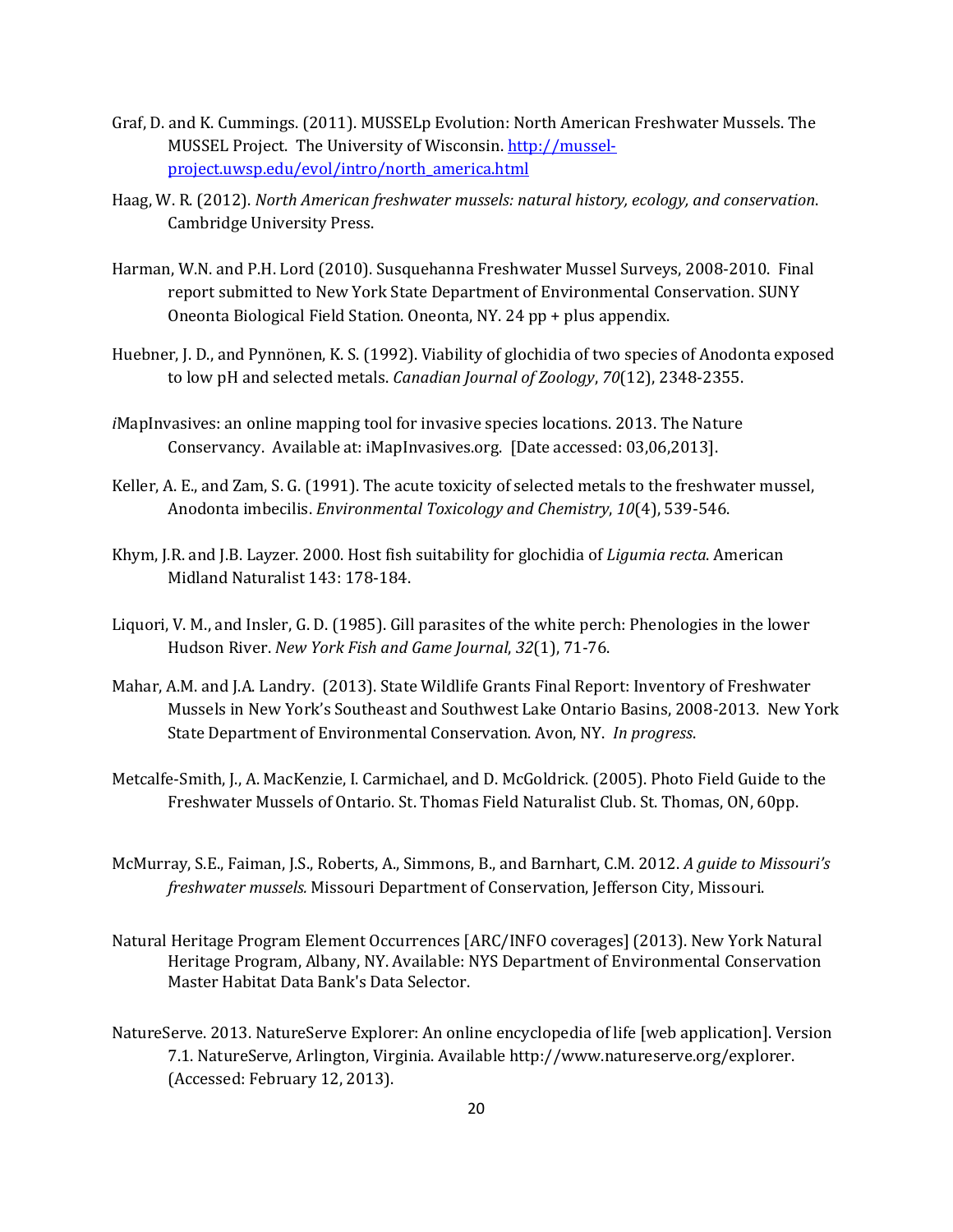- Nedeau, E.J. 2008. *Freshwater Mussels and the Connecticut River Watershed.* Connecticut River Watershed Council, Greenfield, Massachusetts. Xviii+ 132 pp.
- New York State Department of Environmental Conservation. (2006). *New York State Comprehensive Wildlife Conservation Strategy*. Albany, NY: New York State Department of Environmental Conservation.
- New York State Flood Control Project Details and Maps. (2013). Retrieved from *NYS Dept. of Environmental Conservation* website: [http://www.dec.ny.gov/lands/59934.html.](http://www.dec.ny.gov/lands/59934.html) N.p., n.d. Web. 03. June 2013.
- New York State Landcover, Version 1. [SDE raster digital data] (2010). National Gap Analysis Program. Moscow, Idaho. Available: NYS Department of Environmental Conservation Master Habitat Data Bank's Data Selector.
- Northeastern Aquatic Habitat Classification System (NAHCS) GIS map for streams and rivers, [vector digital data] (2010). US Environmental Protection Agency, the US Geological Survey, and The Nature Conservancy Eastern Conservation Science. Boston, MA. Available: NYS Department of Environmental Conservation Master Habitat Data Bank's Data Selector.
- Pandolfo, T. J., Cope, W. G., Young, G. B., Jones, J. W., Hua, D., and Lingenfelser, S. F. (2012). Acute effects of road salts and associated cyanide compounds on the early life stages of the unionid mussel *Villosa iris*. *Environmental Toxicology and Chemistry*, *31*(8), 1801-1806.
- Parmalee, P.W. and A.E. Bogan. 1998. The Freshwater Mussels of Tennessee. University of Tennessee Press: Knoxville, Tennessee. 328 pp.

Parmalee, P. W. (1967). The fresh-water mussels of Illinois. *Popular Science Series*, *8*.

- Roley, S.S. 2012. The influence of floodplain restoration on stream ecosystem function in an agricultural landscape. (unpublished doctoral dissertation). University of Notre Dame, Notre Dame, Indiana. Submitted for publishing with Tank, J.L.
- Roley, S. S., J. Tank, and M. A. Williams (2012), Hydrologic connectivity increases denitrification in the hyporheic zone and restored floodplains of an agricultural stream, *J. Geophys. Res.*
- Schlesinger, M.D., J.D. Corser, K.A. Perkins, and E.L. White. 2011. Vulnerability of at-risk species to climate change in New York. New York Natural Heritage Program, Albany, NY.
- Stansbery, D. H., and King, C. C. (1983). Management of Muskingum River mussel (unionid mollusk) populations. Final Report to the U.S. Department of Commerce, and the Ohio Department of Natural Resources. *Ohio State University Museum of Zoology Reports*. 79 p.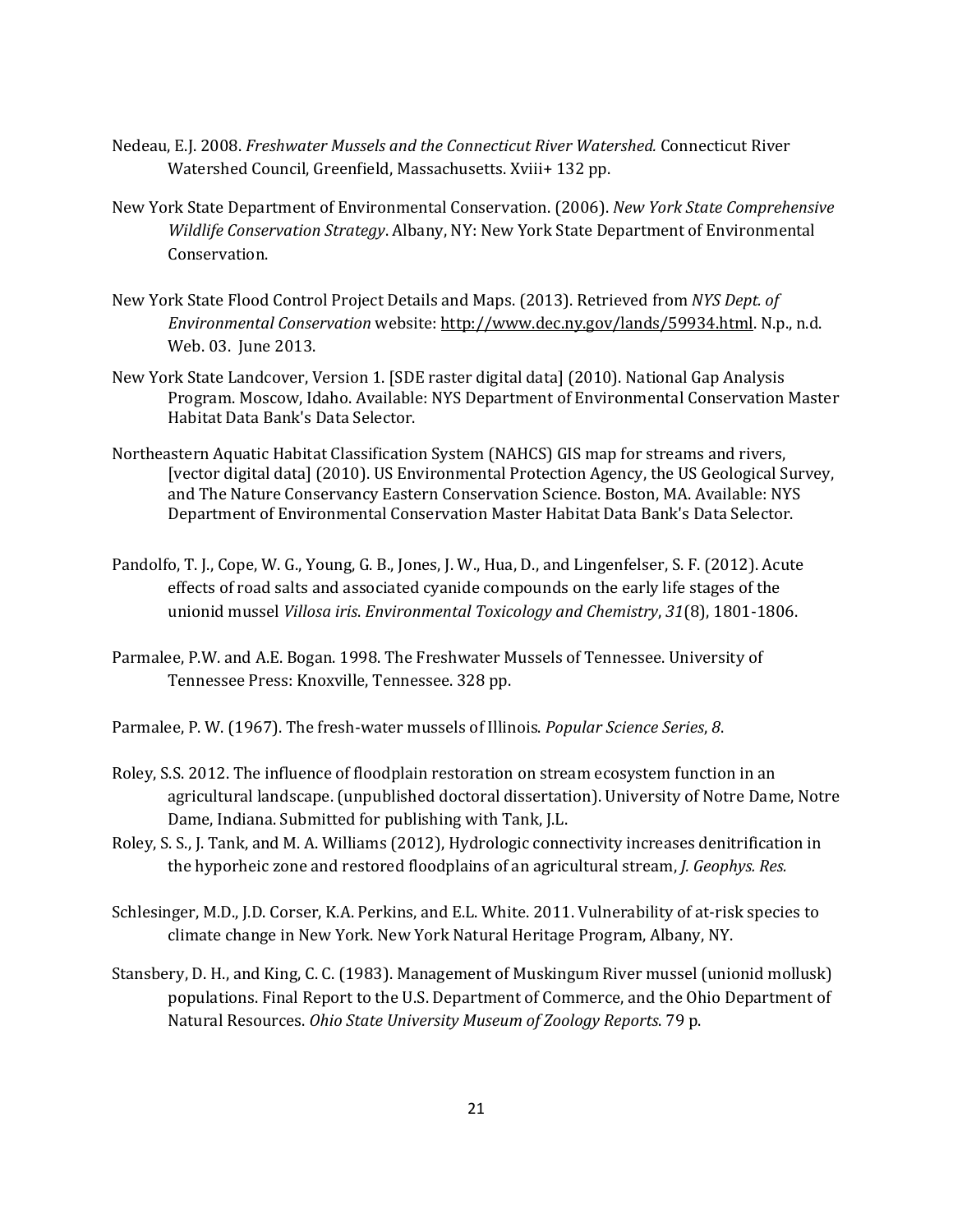- State Pollutant Discharge Elimination System (SPDES)- New York State [vector digital data]. (2007). Albany, New York: New York State Department of Environmental Conservation. Available: [http://gis.ny.gov/gisdata/inventories/details.cfm?dsid=1010&nysgis=](http://gis.ny.gov/gisdata/inventories/details.cfm?dsid=1010&nysgis)
- Stein, B. A., Kutner, L. S., Hammerson, G. A., Master, L. L., and Morse, L. E. 2000. State of the states: geographic patterns of diversity, rarity, and endemism. *Precious heritage: the status of biodiversity in the United States. Oxford University Press, New York*, 119-158.
- Strayer, D.L. and K.J. Jirka. 1997. The Pearly Mussels of New York State. New York State Museum Memoir (26): 113 pp., 27 pls.
- Strayer, D.L. and Malcom, H.M. 2012. Causes of recruitment failure in freshwater mussel populations in southeastern New York. Ecological Applications 22:1780–1790.
- The Nature Conservancy (2009). *Freshwater Mussel (Unionidae) Distributions, Catches, and Measures of their Viability across the Catches, and Measures of their Viability across the Allegheny River Basin in New York.* Report submitted New York State Department of Environmental Conservation. The Nature Conservancy, Central and Western NY Chapter. Rochester, NY. 63 pp.
- U.S. Fish and Wildlife Service. 1994. Clubshell *(Pleurobema clava)* and Northern Riffleshell *(Epioblasma tondosa rangiana)* Recovery Plan. Hadley, Massachusetts. 68 pp.
- Vaughn, C. C. and Taylor, C. M. (1999), Impoundments and the Decline of Freshwater Mussels: a Case Study of an Extinction Gradient. *Conservation Biology*, 13: 912–920
- Wang, N., Mebane, C. A., Kunz, J. L., Ingersoll, C. G., Brumbaugh, W. G., Santore, R. C., ... and Arnold, W. (2011). Influence of dissolved organic carbon on toxicity of copper to a unionid mussel (*Villosa iris*) and a cladoceran (*Ceriodaphnia dubia*) in acute and chronic water exposures. *Environmental Toxicology and Chemistry*, *30*(9), 2115-2125.
- Watters, G. T., Hoggarth, M. A., and Stansbery, D. H. 2009. *The freshwater mussels of Ohio*. Columbus: Ohio State University Press.
- Wildenberg, A. (2012, August). Mussel Community Response to Wastewater Effluent in a Midwestern River. In *AFS 142nd Annual Meeting*. AFS
- White, E.L., J.J. Schmid, T.G. Howard, M.D. Schlesinger, and A.L. Feldmann. 2011. New York State freshwater conservation blueprint project, phases I and II: Freshwater systems, species, and viability metrics. New York Natural Heritage Program, The Nature Conservancy. Albany, NY. 85 pp. plus appendix.
- Williams, J.D., M.L. Warren, K.S. Cummings, J.L .Harris and R.J. Neves. 1993. Conservation status of freshwater mussels of the United States and Canada. Fisheries 18(9):6-22 .